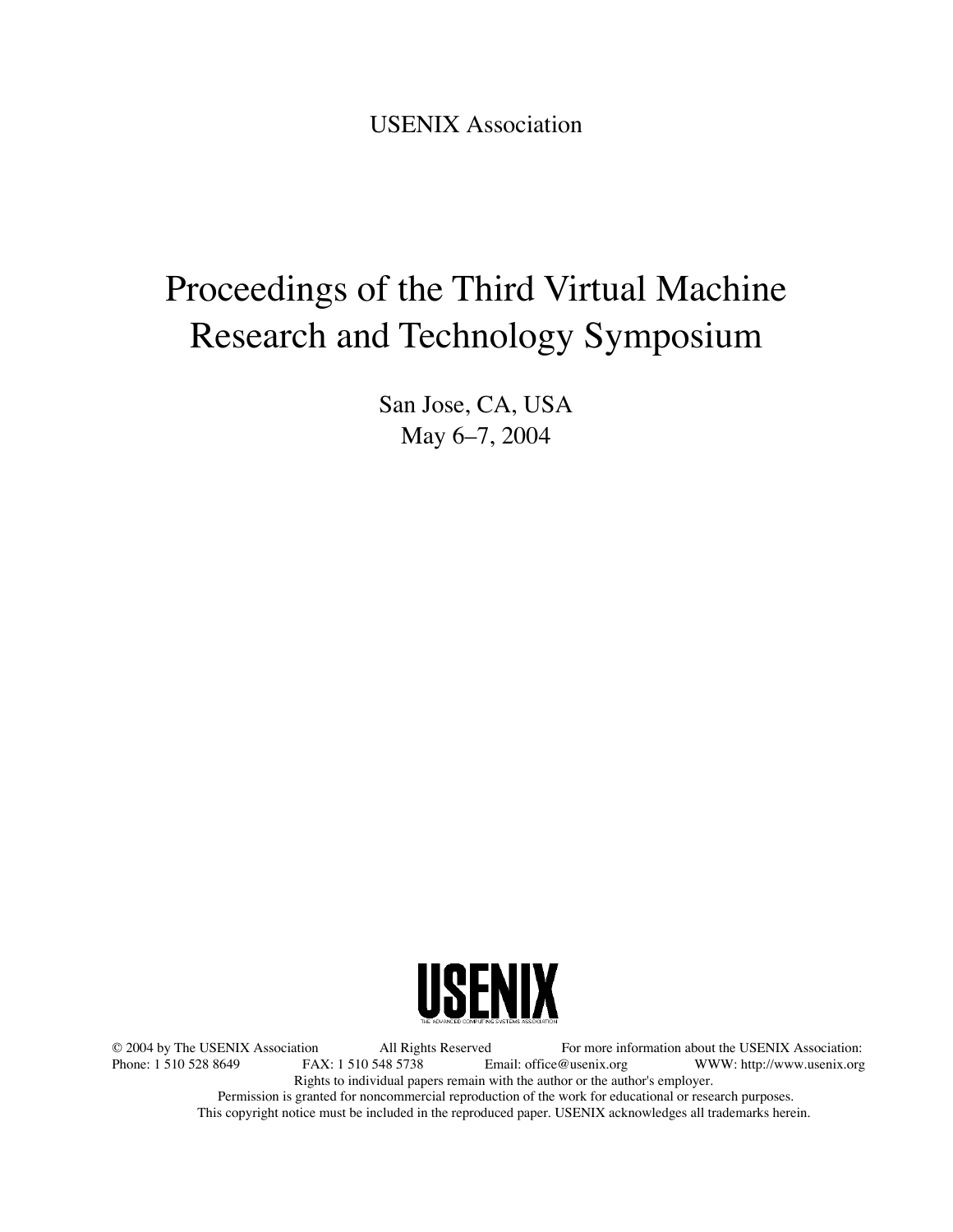# **Using Hardware Performance Monitors to Understand the Behavior of Java Applications**

Peter F. Sweeney<sup>1</sup> Matthias Hauswirth<sup>2</sup><sup>∗</sup> Brendon Cahoon<sup>1</sup> Perry Cheng<sup>1</sup> Amer Diwan<sup>2</sup> David Grove<sup>1</sup> Michael Hind<sup>1</sup> 1 *IBM Thomas J. Watson Research Center* <sup>2</sup>*University of Colorado at Boulder*

#### **Abstract**

Modern Java programs, such as middleware and application servers, include many complex software components. Improving the performance of these Java applications requires a better understanding of the interactions between the application, virtual machine, operating system, and architecture. Hardware performance monitors, which are available on most modern processors, provide facilities to obtain detailed performance measurements of long-running applications in real time. However, interpreting the data collected using hardware performance monitors is difficult because of the low-level nature of the data.

We have developed a system, consisting of two components, to alleviate the difficulty of interpreting results obtained using hardware performance monitors. The first component is an enhanced VM that generates traces of hardware performance monitor values while executing Java programs. This enhanced VM generates a separate trace for each Java thread and CPU combination and thus provides accurate results in a multithreaded and multiprocessor environment. The second component is a tool that allows users to interactively explore the traces using a graphical interface. We implemented our tools in the context of Jikes RVM, an open source Java VM, and evaluated it on a POWER4 multiprocessor. We demonstrate that our system is effective in uncovering as yet unknown performance characteristics and is a first step in exploring the reasons behind observed behavior of a Java program.

#### **1 Introduction**

Modern microprocessors provide hardware performance monitors (HPMs) to help programmers understand the lowlevel behavior of their applications. By counting the occurrences of events, such as pipeline stalls or cache misses, HPMs provide information that would otherwise require detailed and, therefore, slow simulations. Because the information provided by HPMs is low-level in nature, programmers

still have the difficult task of determining how the information relates to their program at the source level. This paper describes a system that alleviates some of this difficulty by relating HPM data to Java threads in a symmetric multiprocessor environment (SMP).

Our system overcomes the following four challenges in interpreting HPM data for Java programs. First, because a Java virtual machine's rich runtime support uses the same hardware resources as the application, resource usage of the VM threads needs to be distinguished from those of the application. Second, because Java applications often employ multiple threads, each thread's resource usage needs to be distinguished. Third, because the characteristics of even a single Java thread may vary during its execution it is important to capture the time-varying behavior of a thread. Fourth, because in a SMP environment a single Java thread may migrate among several physical processors, the performance characteristics of each thread and CPU combination need to be attributed correctly.

Our system consists of two components: an enhanced VM that generates traces of hardware events and a visualization tool that processes these traces. The enhanced VM, an extension to Jikes RVM (Research Virtual Machine), accesses the PowerPC HPMs to generate a trace from a running application. The trace consists of a sequence of trace records that capture hardware performance events during the length of a thread scheduler quantum for each processor. In addition to calculating aggregate metrics, such as overall IPC (instruction per cycle) for each thread, these traces allow one to explore the time-varying behavior of threads, both at application and VM level.

The output of the trace generator is too large to be immediately usable. For example, one thirty-second run has almost sixty thousand events in its trace. The visualization tool allows users to interactively explore the traces and to compare multiple metrics (e.g., cache misses and memory stalls) graphically and side-by-side. In this way a user can explore hypotheses interactively (e.g., are metrics A and B correlated?).

We demonstrate the usefulness of the system by applying it

<sup>∗</sup>Work done while a summer student at IBM Research in 2003.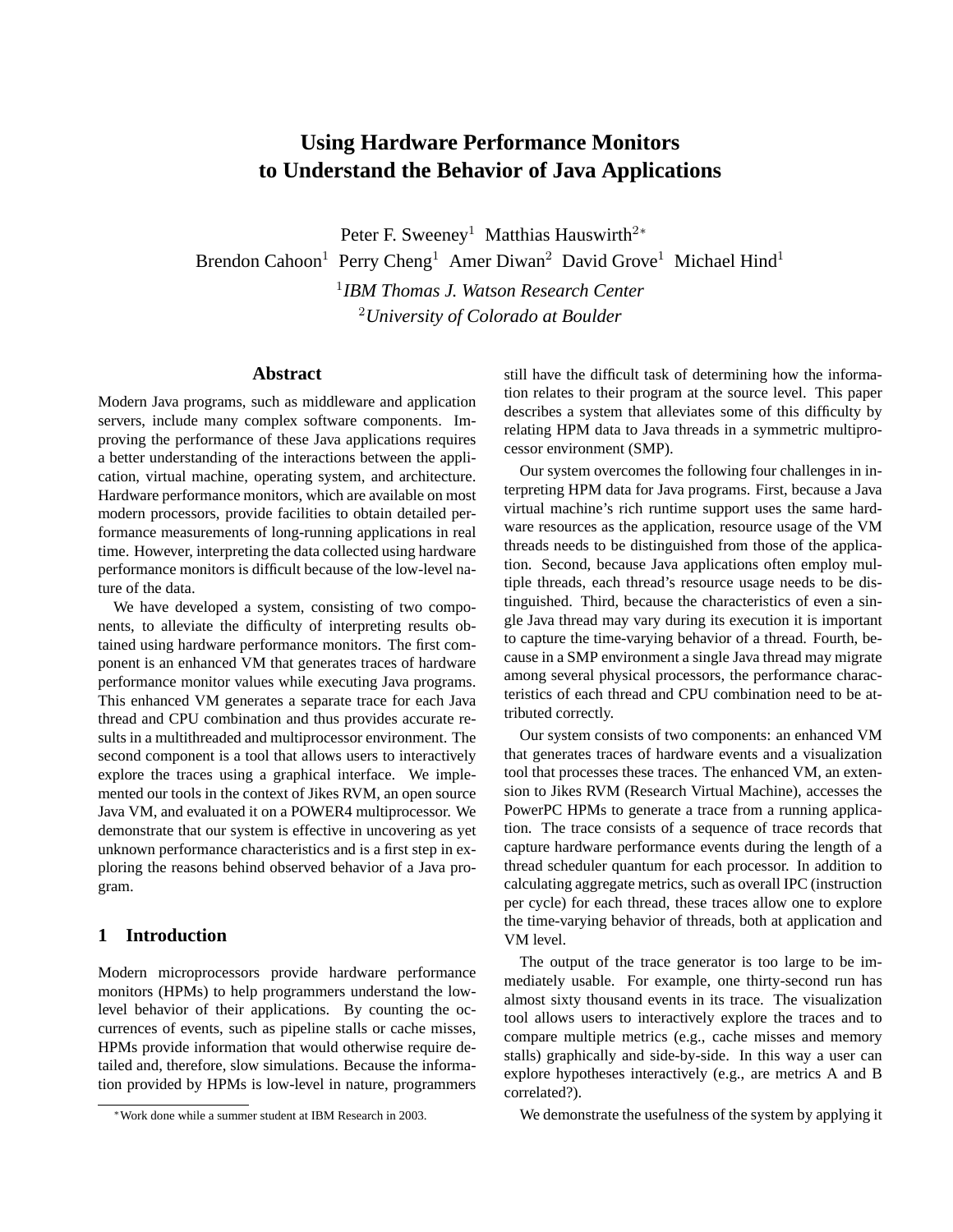to a variation of the SPECjbb2000benchmark. We show that the system is effective in identifying performance anomalies and also helps us to explore their cause.

To summarize, our contributions are as follows:

- We describe an extension to Jikes RVM to access PowerPC HPMs and accurately attribute them to Java threads in a SMP environment. Although many prior systems (such as DCPI [5] and OProfile [26]) give users access to HPMs, we believe ours is the first system that generates Java thread-specific traces over time of HPM data for multithreaded applications on a multiprocessor.
- We present the Performance Explorer, a visualization tool for interactively and graphically understanding the data.
- We use our tools to identify performance anomalies in our benchmark and also to explore the cause of the anomalies. Explaining the cause of the anomalies was tricky due to the complexity of both the software (which uses hard to understand features such as adaptive compilation and garbage collection) and the hardware (which employs an elaborate memory system design). Our visualization tool was invaluable in this exploration, but we realize that there is still more work to be done in this area.

The rest of this paper is organized as follows. Section 2 provides the background for this work, including an overview of Jikes RVM and the existing mechanism for accessing the PowerPC HPMs under AIX. Section 3 describes the design and implementation of the VM extension mechanism for recording HPMs. Section 4 introduces the visualization tool. Section 5 illustrates how the tool can be used to help understand the hardware performance of Java applications. Section 6 discusses related work. Section 7 outlines avenues for future work and Section 8 draws some conclusions.

# **2 Background**

This section provides the background for this work. Section 2.1 provides an overview of the existing Jikes RVM infrastructure that this paper uses as a foundation. Section 2.2 summarizes hardware performance monitors on AIX.

# **2.1 Jikes RVM**

Jikes RVM [19] is an open source research virtual machine that provides a flexible testbed for prototyping virtual machine technology. It executes Java bytecodes and runs on the Linux/IA32, AIX/PowerPC, Linux/PowerPC platforms, and OS X/PowerPC platforms. This section briefly provides background on a few relevant aspects of Jikes RVM. More details are available at the project web site [19] and in survey papers [2, 12, 6].



Figure 1: Architectural overview.

Jikes RVM is implemented in the Java programming language [3] and uses Java threads to implement several subsystems, such as the garbage collector [10] and adaptive optimization system [6]. Thus, our HPM infrastructure provides insight both into the performance characteristics of Java programs that execute on top of Jikes RVM and into the inner workings of the virtual machine itself. In particular, by gathering per-Java-thread HPM information the behavior of these VM threads is separated from application threads. However, VM services, such as memory allocation, that execute as part of the application thread are not separately distinguished.

As shown in Figure 1, Jikes RVM's thread scheduler maps its  $M$  Java threads (application and VM) onto  $N$  Pthreads (user level POSIX threads). There is a 1-to-1 mapping from Pthreads to OS kernel threads. A command line argument to Jikes RVM specifies the number of Pthreads, and corresponding kernel threads, that Jikes RVM creates. The operating system schedules the kernel threads on available processors. Typically Jikes RVM creates a small number of Pthreads (on the order of one per physical processor). Each Pthread is called a *virtual processors* because it represents an execution resource that the virtual machine can use to execute Java threads.

To implement  $M$ -to- $N$  threading, Jikes RVM uses compiler-supported quasi-preemptive scheduling by having the two compilers (baseline and optimizing) insert *yieldpoints* into method prologues, epilogues, and loop heads. The yieldpoint code sequence checks a flag on the virtual processor object; if the flag is set, then the yieldpoint invokes Jikes RVM's thread scheduler. Thus, to force one of the currently executing Java threads to stop running, the system sets this flag and waits for the thread to execute a yieldpoint sequence. The flag can be set by a timer interrupt handler (signifying that the 10ms scheduling quantum has expired) or by some other system service (for example, the need to initiate a garbage collection) that needs to preempt the Java thread to schedule one of its own daemon threads. Because yieldpoints are a subset of the GC safe points, i.e., program points where the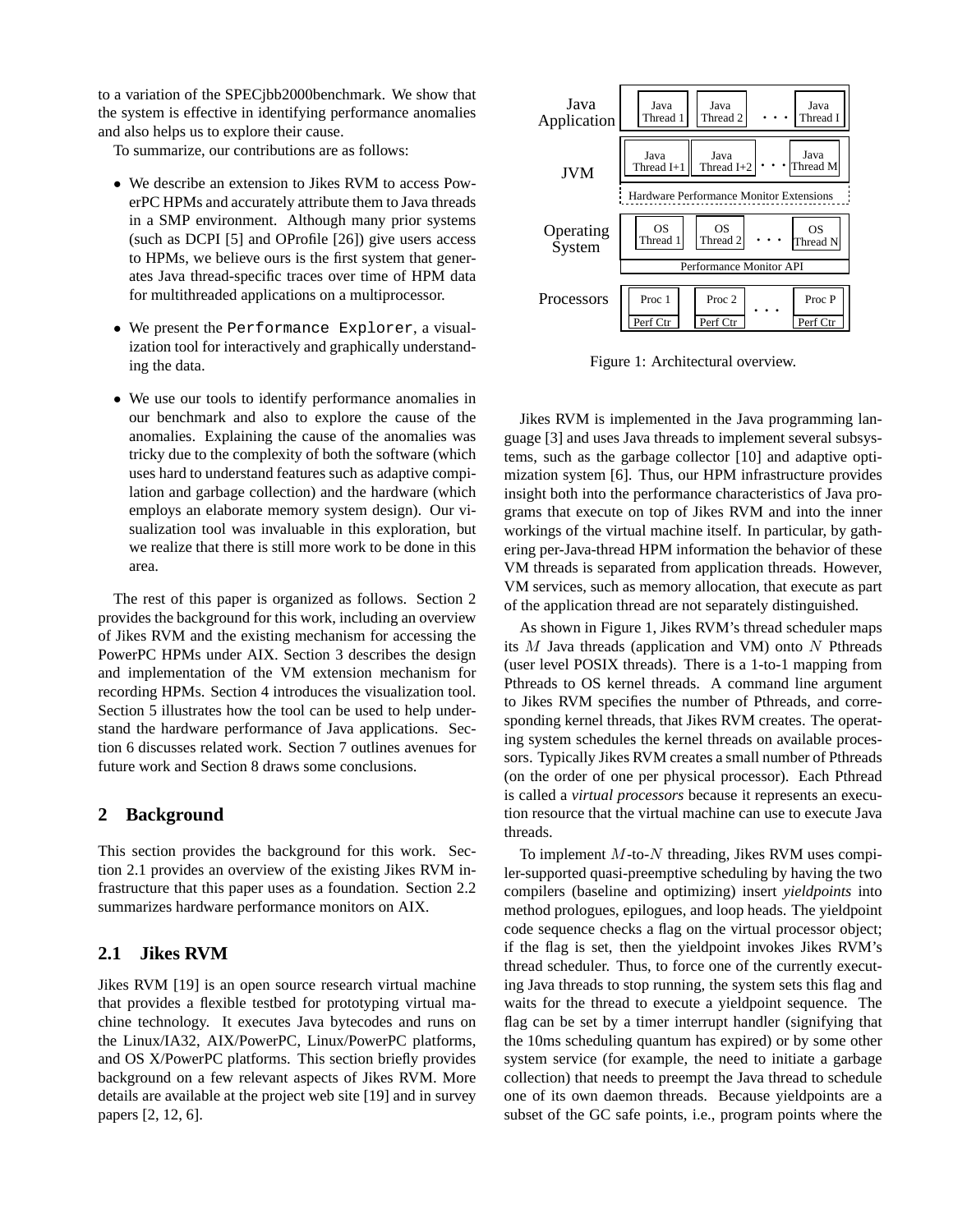stack references (or GC roots) are known, only the running Java threads need to reach a GC safe point to begin a stopthe-world garbage collection; threads in the scheduler's ready queue are already prepared for a garbage collection.

# **2.2 AIX Hardware Performance Monitors**

Most implementations of modern architectures (e.g. PowerPC POWER4, IA-64 Itanium) provide facilities to count hardware events. Examples of typical events that may be counted include processor cycles, instructions completed, and L1 cache misses. An architecture's implementation exposes a software interface to the event counters through a set of special purpose hardware registers. The software interface enables a programmer to monitor the performance of an application at the architectural level.

The AIX 5.1 operating system provides a library with an application programming interface to the hardware counters as an operating system kernel extension (pmapi).<sup>1</sup> The API, shown as part of the operating system layer in Figure 1, provides a set of system calls to initialize, start, stop, and read the hardware counters. The initialization function enables the programmer to specify a list of predefined events to count. The number and list of events depends on the architecture's implementation, and vary substantially between different PowerPC implementations (e.g. PowerPC 604e, POWER3, and POWER4). The API provides an interface to count the events for a single kernel thread or for a group of threads. The library automatically handles hardware counter overflows and kernel thread context switches.

A programmer can count the number of times a hardware event occurs in a code segment by manually instrumenting a program with the appropriate API calls. Prior to the code segment, the instrumentation calls the API routines to initialize the library to count certain events and to commence counting. After the code segment, the instrumentation calls the API routines to stop counting, read the hardware counter events, and optionally print the values. The HPM toolkit provides a command line facility to measure the complete execution of an application [15].

Some processors provide more sophisticated facilities to access HPM data. These facilities include thresholding and sampling mechanisms. The thresholding mechanism allows the programmer to specify a threshold value and an event. Only if the event exceeds the threshold value is the hardware counter incremented. The sampling mechanism allows the programmer to specify a value,  $n$ , and an event. When the event occurs for the *n*th time, the hardware exposes the executing instruction and operand address to the software. The POWER4 architecture provides thresholding and sampling capabilities, but the AIX 5.1 kernel extension library (pmapi) does not support them.

# **3 VM Extensions**

This section describes extensions to Jikes RVM that enable the collection of trace files containing thread-specific, temporally fine-grained HPM data in an SMP environment. The section begins by enumerating the design goals for the infrastructure. It then describes the trace record format and highlights some of the key ideas of the implementation. Finally, it considers issues that may arise when attempting to implement similar functionality in other virtual machines.

# **3.1 Design Goals**

There are four primary goals for the HPM tracing infrastructure.

- **Thread-specific data** The infrastructure must be able to discriminate between the various Java threads that make up the application. Many large Java applications are multithreaded, with different threads being assigned different portions of the overall computation.
- **Fine-grained temporal information** The performance characteristics of a thread may vary over time. The infrastructure must enable the identification of such changes.
- **SMP Support** The infrastructure must work on SMPs. In an SMP environment, multiple threads will be executing concurrently on different physical processors, and the same Java thread may execute on different processors over time. There will be a stream of HPM data associated with each virtual processor and it must be possible to combine these separate streams into a single stream that accurately reflects the program's execution.
- **Low overhead** Low overhead is desirable both to minimize the perturbations in the application introduced by gathering the data and to enable it to be used to gather traces in production environments or for long-running applications.

# **3.2 Trace Files**

When the infrastructure is enabled, it generates a trace file for each Jikes RVM virtual processor, and one meta file. This section describes the structure of the trace and meta files, and discusses how the data gathered enables the system to meet the design goals enumerated in Section 3.1.

The core of the trace file is a series of trace records. Each trace record represents a measurement period in which exactly one Java thread was executing on the given virtual processor. The HPM counters are read at the beginning and end of the measurement period and the change in the counter values is reported in the trace record. A trace record contains the following data:

<sup>&</sup>lt;sup>1</sup>The package is also available for earlier versions of AIX at IBM's AlphaWorks site www.alphaworks.ibm.com/tech/pmapi.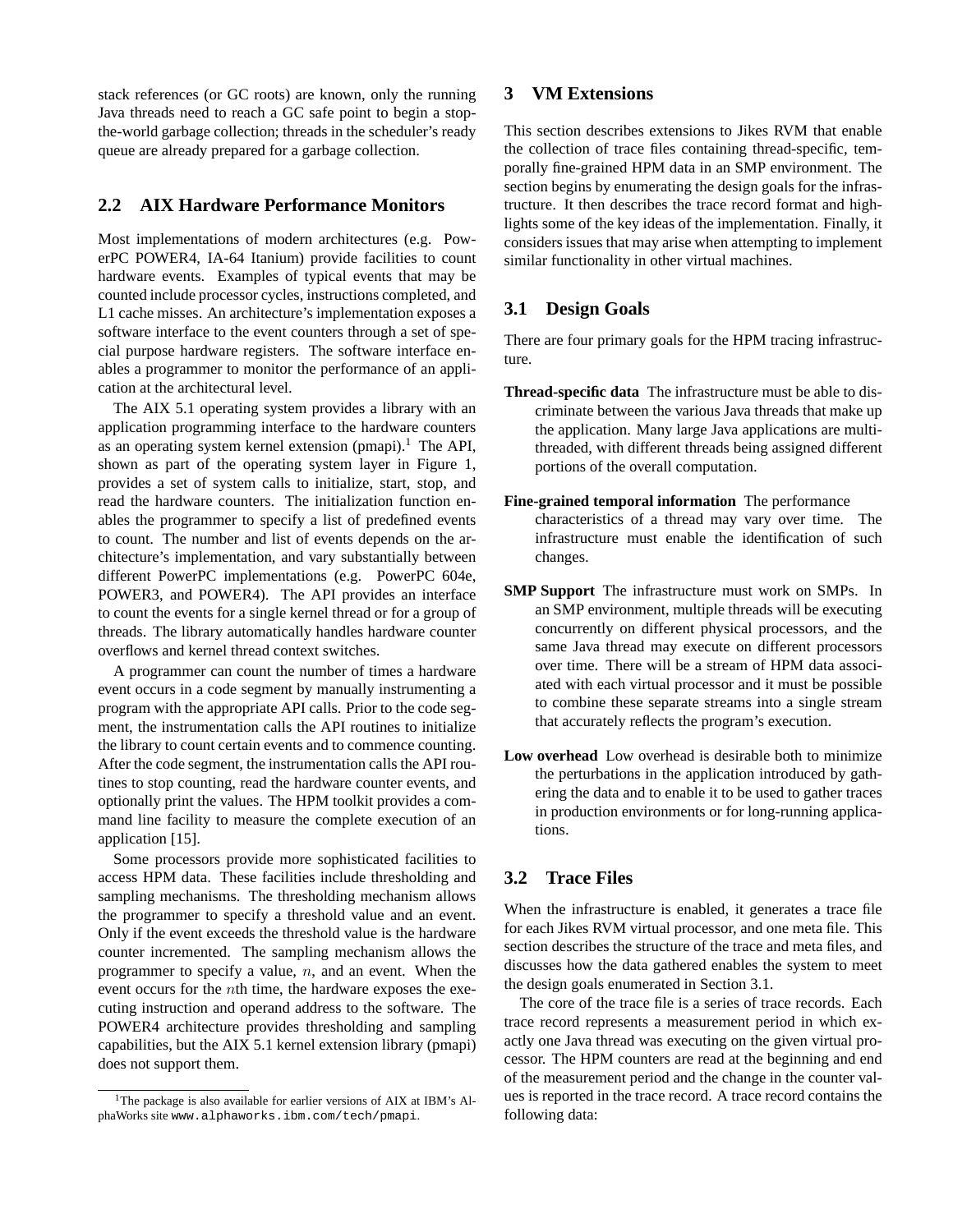- **Virtual Processor ID** This field contains the unique ID of the virtual processor that was executing during the measurement period. Although this information can be inferred (each trace file contains trace records from exactly one virtual processor), we chose to encode this in the trace record to simplify merging multiple trace files into a single file that represents an SMP execution trace.
- **Thread ID** This field contains the unique ID of the thread that was executing during the measurement period.
- **Thread Yield Status** This boolean field captures if the thread yielded before its scheduling quantum expired. It is implemented by negating the thread ID.
- **Top Method ID** This field contains the unique ID of the top method on the runtime stack at the end of the measurement period, excluding the scheduler method taking the sample. Because the complete stack is available, this field could be extended to capture more methods as was done to guide profile-directed inlining [18].
- **Real Time** This field contains the value of the PowerPC time base register at the beginning of the measurement period represented by this trace record. The time base register contains a 64-bit unsigned quantity that is incremented periodically (at an implementation-defined interval) [22].
- **Real Time Duration** This field contains the duration of the measurement period as measured by the difference in the time base register between the start and end of the measurement period.
- **Hardware Counter Values** These fields contain the change in each hardware counter value during the measurement period. The number of hardware counters varies among different implementations of the PowerPC architecture. In most anticipated uses, one of the counters will be counting cycles executed, but this is not required by the infrastructure.

As each trace record contains hardware counter values for a single Java thread on a single virtual processor, we are able to gather thread-specific HPM data. The key element for SMP support is the inclusion in the trace record of the real time values read from the PowerPC time base register. The primary use of the real time value is to merge together multiple trace files by sorting the trace records in the combined trace by the real time values to create a single trace that accurately models concurrent events on multiple processors. A secondary use of this data is to detect that the OS has scheduled other Pthreads on the processor during the measurement interval. Large discrepancies between the real time delta and the executed cycles as reported by the hardware counter indicate that some OS scheduling activity has occurred and that the Pthread shared the processor during the measurement period.

Recall that the OS extension already distinguishes counters for each OS kernel thread.

In addition to trace records containing hardware counter values, a trace file may also contain marker records. We provide a mechanism, via calls to the VM, for a Java thread to specify program points that when executed will place a marker record in the trace file. These marker trace records, which can contain an arbitrary string, allow the programmer to focus on particular portions of an execution's trace. Because this mechanism is available at the Java level, it can be used to filter both application and VM activities, such as the various stages of garbage collection.

A meta file is generated in conjunction with a benchmark's trace files. The meta file specifies the number of HPM counter values in each trace record and provides the following mappings: from counter to event name, from thread ID to thread name, and from method ID to method signature. The number of counters and the mappings provide a mechanism to interpret a trace record, reducing a trace record's size by eliminating the need to name trace record items in each individual trace record.

# **3.3 Implementation Details**

To enable Jikes RVM to access the C pmapi API we defined a Java class with a set of native methods that mirrors the functionality of the pmapi interface, represented by the dashed box of the JVM in Figure 1. In addition to enabling our VM extensions in Jikes RVM to access these functions, the interface class can also be used to manually instrument arbitrary Java applications to gather aggregate HPM data. We are using this facility to compare the performance characteristics of Java applications when run on Jikes RVM and on other JVMs.

The main extension point in Jikes RVM was to add code in the thread scheduler's context switching sequence to read the hardware counters and real time clock on every context switch in the VM. This information is accumulated into summaries for each virtual processor and Java thread, and written into a per virtual processor trace record buffer. Each virtual processor has two dedicated 4K trace record buffers and a dedicated Java thread, called a *trace writer* thread, whose function is to transfer the contents of a full buffer to a file. Trace records for a virtual processor are written into an active buffer. When the buffer is full, the virtual processor signals the trace write thread and starts writing to the other buffer.

By alternating between two buffers, we continuously gather trace records with low overhead. By having a dedicated Java thread drain a full buffer, and thus, not suspend the current thread to perform this task, we avoid directly perturbing the behavior of the other threads in the system. This implementation also enables easy measurement of the overhead of writing the trace file because HPM data is gathered for all Java threads, including the threads that are writing the trace files. In our experiments 1.7% of all cycles are spent executing the trace writer threads. The overhead of reading the hardware counters and real time clock on every thread switch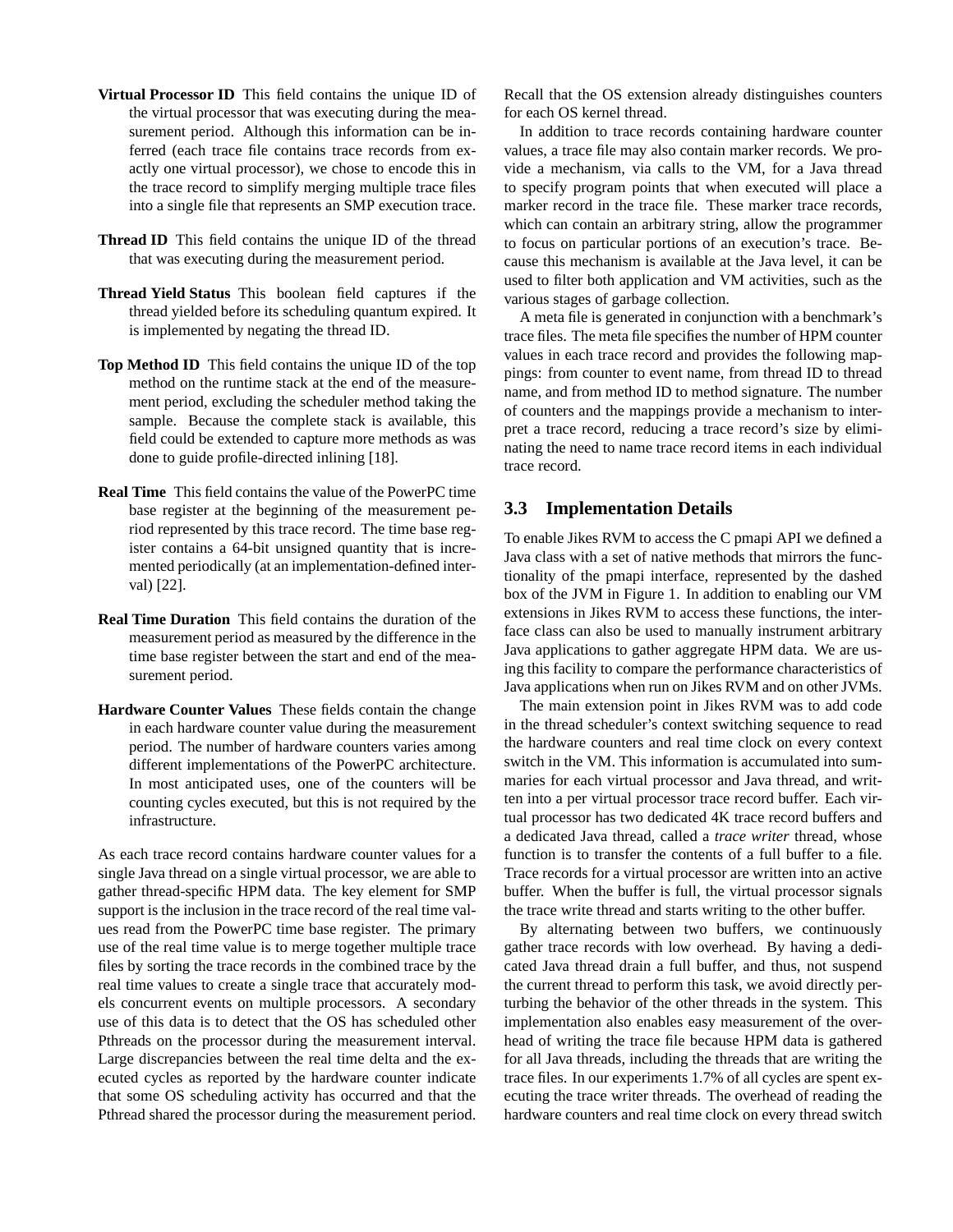and storing the trace information into the buffer is in the measurement noise. Thus, the total overhead of the infrastructure is less than 2%.

Minor changes were also made in the boot sequence of the virtual machine, and in the code that creates virtual processors and Java threads to appropriately initialize data structures. The VM extensions have been available in Jikes RVM [19] since the 2.2.2 release (June 2003).

The disk space required to store trace records is a function of the trace record size, the frequency of thread switches, and the number of virtual processors. For example, running one warehouse in the SPECjbb2000 benchmark on one virtual processor, we found that 12 Kbytes per second were written with a 10 millisecond scheduling quantum.

# **3.4 Discussion**

Jikes RVM's  $M$ -to- $N$  threading required an extension of the virtual machine to gather Java thread specific HPM data. In JVMs that directly map Java threads to Pthreads, it should be possible to gather *aggregate* Java thread specific HPM data using the pmapi library by making relatively simple extensions to read HPM counters when threads are created and terminated. So, in this respect the Jikes RVM implementation was more complex than it might have been in other JVMs. However,  $M$ -to- $N$  threading made the gathering of fine-grained temporal HPM data fairly straightforward. A relatively simple extension to the context-switching sequence to read the HPM counters on every thread switch was sufficient to collect the desired data. Gathering this kind of data on virtual machines that do not employ  $M$ -to- $N$  threading will probably be significantly more difficult because applying a similar design would require modifications to either the Pthread or OS thread libraries.

# **4 Visualization Tool**

This section describes our visualization tool, called the Performance Explorer, which supports performance analysis through the interactive visualization of trace records that are generated by the VM extensions described in Section 3. Figure 2 presents an overview of the Performance Explorer when run with a variant of SPECjbb2000 using one warehouse on one virtual processor. The figure comprises three parts (a, b, and c), which are further described below.

The Performance Explorer is based on two key concepts: *trace record sets* and *metrics*. A *trace record set* is a set of trace records. Given the trace files of an application's execution, the Performance Explorer provides an initial trace record set containing all trace records of all threads on all virtual processors. It also provides filters to create subsets of a trace record set (e.g., all trace records of the MainThread, all trace records longer than 5 ms, all trace records with more than 1000 L1 D-cache misses, or all trace records ending in a Java method matching the regular expression ".\*lock.\*"). Part a of Figure 2 illustrates the user interface for configuring these filters. Furthermore, the Performance Explorer provides set operations (union, intersection, difference) on trace record sets.

A *metric* extracts or computes a value from a trace record. The Performance Explorer provides a metric for each hardware counter gathered in the trace files, and a metric for the trace record duration. The user can define new metrics using arithmetic operations on existing metrics. For example, instructions per cycle (IPC) can be computed using a computed metric that divides the instructions completed (INST CMPL) event value by the cycles (CYC) event value. Part b in Figure 2 shows a graph for just one metric. The horizontal axis is wall-clock time, and the vertical axis is defined by the metric, which in this case is IPC. The vertical line that is a quarter of the way in from the left side of the graph represents a marker trace record generated by manual instrumentation of the program. This specific marker shows when the warehouse application thread starts executing. To the right of the marker, the applications enters a steady state where the warehouse thread is created and executed. To the left of the marker represents the program's start up where its main thread dominates execution. Each line segment in the graph (in this zoomed-out view of the graph most line segments appear as points) represents a trace record. The length of the line segment represents its wall clock duration. The color of the line segment (different shades of gray in this paper) indicates the corresponding Java thread. The user can zoom in and out and scroll the graph.

Part c of Figure 2 displays a table of the trace records visualized in the graph, one trace record per line. This table presents all the attributes of a trace record, including the values of all metrics plotted in the graph. Selecting a range of trace records in the graph selects the same records in the table, and vice versa. This allows the user to select anomalous patterns in the graph, for example the drop in IPC before each garbage collection, and immediately see all the attributes (like method names) of the corresponding trace records in the trace record table. The user can get simple descriptive statistics (sum, minimum, maximum, average, standard deviation, and mean delta) over the selected trace records for all metrics. Finally, a selection of trace records can be named and saved as a new trace record set.

In addition to providing time graphs and trace record tables, the Performance Explorer also provides several other ways to visualize the trace data. The Performance Explorer provides thread timelines, which are tables where each column represents a thread, each row represents an interval in time, and the cells are colored based on the processor that is executing the thread. The Performance Explorer provides processor timelines, where each column represents a processor, and the cells are colored based on the thread that executes on the processor. Cells in these timelines visualize a given metric (like IPC), and they are adorned with glyphs to show preemption or yielding of a thread at the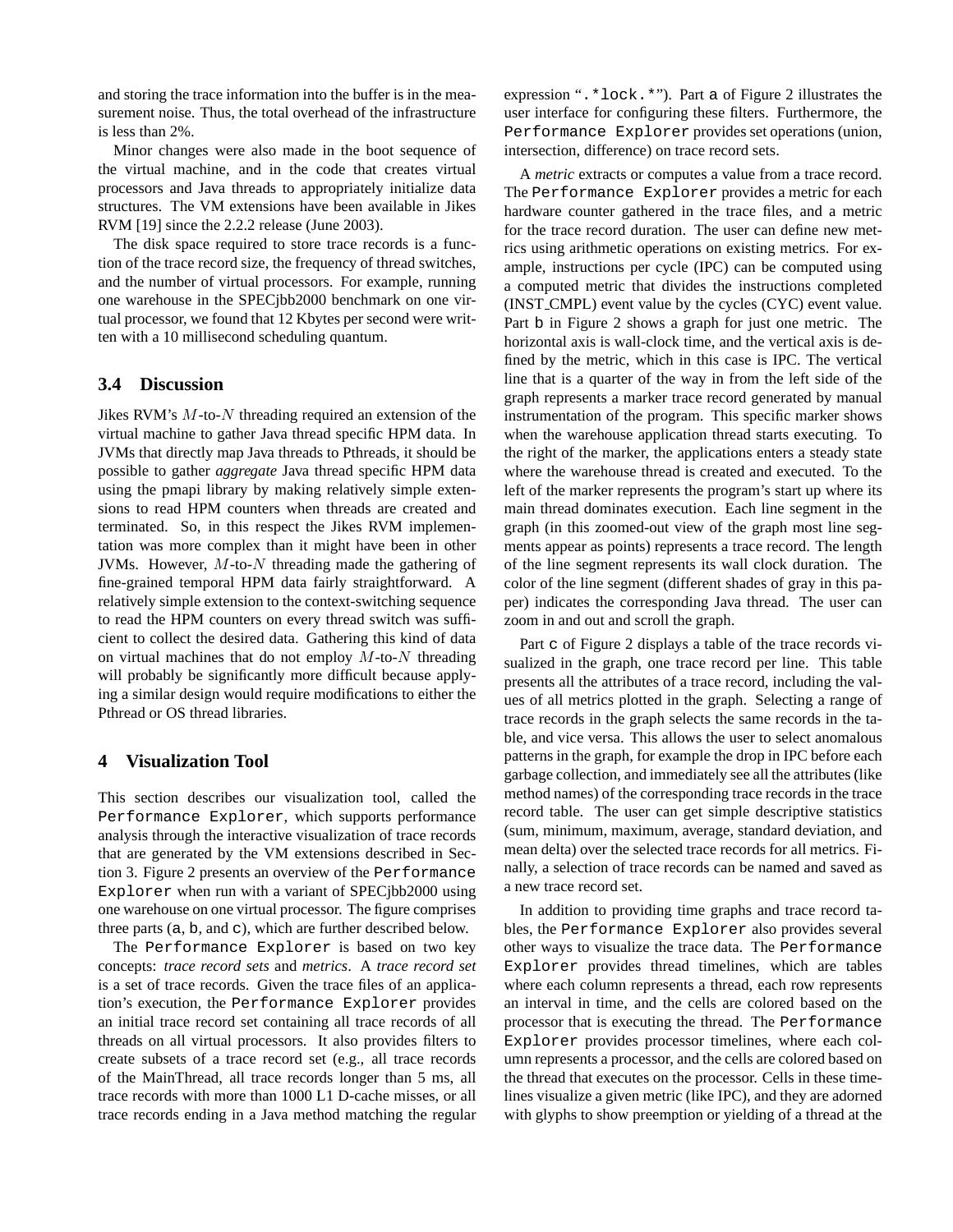| $-10x$<br>Trace Set - HPM.pseudojbb _1.120000.props.P4.1.aos.semispace.notfixed.13.407.1 - Trace Set -                                                          |                                                                                                                                          |                                         |                          |                                  |              |                                             |                                                    |                                                    |                                                                                               |                        |                      |                   |                |
|-----------------------------------------------------------------------------------------------------------------------------------------------------------------|------------------------------------------------------------------------------------------------------------------------------------------|-----------------------------------------|--------------------------|----------------------------------|--------------|---------------------------------------------|----------------------------------------------------|----------------------------------------------------|-----------------------------------------------------------------------------------------------|------------------------|----------------------|-------------------|----------------|
|                                                                                                                                                                 | <b>Sample Lists</b>                                                                                                                      | <b>Markers</b>                          | <b>Ranges</b>            | <b>Table</b>                     | Chart        | <b>XY Chart</b><br><b>Correlations</b>      |                                                    | <b>VP Timelines</b>                                | <b>Thread Timelines</b>                                                                       | <b>Phase Detection</b> |                      |                   |                |
| <b>Info</b>                                                                                                                                                     |                                                                                                                                          | <b>Warnings</b>                         |                          | <b>Counters</b>                  |              | VPs<br><b>Threads</b>                       |                                                    | <b>Methods</b>                                     | <b>Callee Counts</b>                                                                          |                        | <b>Caller Counts</b> |                   | <b>Metrics</b> |
|                                                                                                                                                                 |                                                                                                                                          |                                         |                          |                                  |              |                                             |                                                    |                                                    |                                                                                               |                        |                      |                   |                |
| <b>All samples</b><br>Sample List:<br><b>Select Metrics</b>                                                                                                     |                                                                                                                                          |                                         |                          |                                  |              |                                             |                                                    |                                                    |                                                                                               |                        |                      |                   |                |
| $VP = ~$<br>$\pm$<br>Thread= $~ $<br>$\star$<br>Caller= $\sim$  *<br>thread switch = $*$<br>preempted = $*$<br>Callee= $~\cdot~$ .*<br>$\overline{\phantom{a}}$ |                                                                                                                                          |                                         |                          |                                  |              |                                             |                                                    |                                                    |                                                                                               |                        |                      |                   |                |
|                                                                                                                                                                 |                                                                                                                                          |                                         |                          |                                  |              |                                             |                                                    |                                                    |                                                                                               |                        |                      |                   |                |
| Filter:                                                                                                                                                         | Duration                                                                                                                                 |                                         |                          | 10.0                             |              | ▼                                           | Application started, VP 1                          |                                                    |                                                                                               | Complete trace set     |                      |                   | a              |
|                                                                                                                                                                 |                                                                                                                                          |                                         |                          |                                  |              |                                             |                                                    |                                                    |                                                                                               |                        |                      |                   |                |
|                                                                                                                                                                 | $\Box$ First 10<br>$\Box$ First 3<br>$\Box$ First 1<br>samples after GC<br>samples after recompilation<br>samples after thread migration |                                         |                          |                                  |              |                                             |                                                    |                                                    |                                                                                               |                        |                      |                   |                |
| Time:                                                                                                                                                           |                                                                                                                                          |                                         |                          |                                  |              |                                             |                                                    |                                                    |                                                                                               |                        |                      |                   |                |
| InstCmpl / Cyc                                                                                                                                                  |                                                                                                                                          |                                         |                          |                                  |              |                                             |                                                    |                                                    |                                                                                               |                        |                      |                   |                |
| Max                                                                                                                                                             |                                                                                                                                          |                                         |                          |                                  |              |                                             |                                                    |                                                    |                                                                                               |                        |                      |                   |                |
| $\bf{0}$                                                                                                                                                        |                                                                                                                                          |                                         |                          |                                  |              |                                             |                                                    |                                                    |                                                                                               |                        |                      |                   |                |
| By thread                                                                                                                                                       |                                                                                                                                          |                                         |                          |                                  |              |                                             |                                                    |                                                    |                                                                                               |                        |                      |                   |                |
|                                                                                                                                                                 |                                                                                                                                          |                                         |                          |                                  |              |                                             |                                                    |                                                    |                                                                                               |                        |                      |                   |                |
|                                                                                                                                                                 | <b>Show ranges</b>                                                                                                                       |                                         |                          | stitic fastighted pasted         |              |                                             |                                                    |                                                    |                                                                                               |                        |                      |                   |                |
|                                                                                                                                                                 |                                                                                                                                          | 3344 samples in trace set               |                          |                                  |              |                                             |                                                    |                                                    | $0 -$                                                                                         | 4,980,700,848          | Zoom                 | <b>Statistics</b> |                |
|                                                                                                                                                                 |                                                                                                                                          | 3344 samples in sample list All samples |                          |                                  |              |                                             |                                                    |                                                    | $0 -$                                                                                         | 4,980,700,848          | Zoom                 | Statistics        |                |
|                                                                                                                                                                 |                                                                                                                                          |                                         |                          |                                  |              |                                             |                                                    |                                                    |                                                                                               |                        |                      |                   |                |
|                                                                                                                                                                 |                                                                                                                                          | 3344 samples passing filter true        |                          |                                  |              |                                             |                                                    |                                                    |                                                                                               | $0 - 4,980,700,848$    | Zoom                 | <b>Statistics</b> | Save           |
|                                                                                                                                                                 |                                                                                                                                          | n samples highlighted                   |                          |                                  |              |                                             |                                                    |                                                    | $N/A$                                                                                         | N/A                    | Zoom                 | <b>Statistics</b> | Save           |
|                                                                                                                                                                 |                                                                                                                                          |                                         |                          |                                  |              |                                             |                                                    |                                                    |                                                                                               |                        |                      |                   |                |
| Time                                                                                                                                                            | Start                                                                                                                                    |                                         | End                      | Duration                         | <b>VP</b>    | <b>Thread</b>                               | Thread Swit Preempted                              |                                                    | Callee                                                                                        | Caller                 |                      | InstCmpl / Cyc    | Buffer         |
|                                                                                                                                                                 |                                                                                                                                          | $\vert 0 \vert$                         | 3,769,927                | 3,769,927 VP 1                   |              | MainThread <sup>[9]</sup>                   | $\overline{\mathbf{v}}$                            | V                                                  | VM Thread.threadSVM JNIFunctions.Releas                                                       |                        |                      | 0.464             | $1 -$          |
|                                                                                                                                                                 |                                                                                                                                          | 3,774,444                               | 7,545,565                | $3,771,121$ VP 1                 |              | MainThread [9]                              | $\overline{\mathbf{v}}$                            | $\overline{\mathbf{v}}$                            | VM_Thread.thread9VM_JNIFunctions.Releas                                                       |                        |                      | 0.233             | 1              |
|                                                                                                                                                                 |                                                                                                                                          | 7,547,687                               | 7,961,369                |                                  | 413,682 VP 1 | MainThread [9]                              | $\overline{\mathbf{v}}$                            | $\overline{\mathbf{v}}$                            | VM OptSaveVolatileVM MemberReference.e                                                        |                        |                      | 0.417             | $\mathbf{1}$   |
|                                                                                                                                                                 |                                                                                                                                          | 7,964,337                               | 9,465,948                | $1,501,611$ VP 1                 |              | MainThread [9]                              | $\overline{\mathbf{v}}$                            | $\overline{\mathbf{v}}$                            | VM OptSaveVolatileVM MachineCode.addIn                                                        |                        |                      | 0.385             | $\mathbf{1}$   |
|                                                                                                                                                                 |                                                                                                                                          | 9,469,796                               | 10,970,262               | 1,500,466 VP 1                   |              | MainThread [9]                              | $\overline{\mathbf{v}}$                            | $\overline{\mathbf{v}}$                            | VM OptSaveVolatileVM Compiler.genCondB                                                        |                        |                      | 0.441             | $\mathbf{1}$   |
|                                                                                                                                                                 |                                                                                                                                          | 10,973,999                              | 12,474,176               | $1,500,177$ VP 1                 |              | MainThread <sup>[9]</sup>                   | $\overline{\mathbf{r}}$                            | $\overline{\mathbf{v}}$                            | VM_OptSaveVolatil(HashMap.get(Ljava/lang/                                                     |                        |                      | 0.433             |                |
|                                                                                                                                                                 |                                                                                                                                          | 12,478,124<br>14,000,339                | 13,996,439<br>18,309,480 | 1,518,315 VP 1<br>4,309,141 VP 1 |              | MainThread [9] <sup>[9]</sup>               | $\overline{\mathbf{r}}$<br>$\overline{\mathbf{v}}$ | $\overline{\mathbf{r}}$<br>$\overline{\mathbf{v}}$ | VM_OptSaveVolatil(VM_Runtime.resolvedNe<br>VM OptSaveVolatileFileOutputStream. <init>(</init> |                        |                      | 0.431<br>0.444    | C              |
|                                                                                                                                                                 |                                                                                                                                          | 18,312,847                              | 18,514,000               |                                  | 201,153 VP 1 | MainThread <sup>[9]</sup><br>MainThread [9] | $\overline{\mathbf{r}}$                            | $\overline{\mathbf{v}}$                            | VM_OptSaveVolatil(ArrayList.add(Ljava/lang/                                                   |                        |                      | 0.41              |                |
|                                                                                                                                                                 |                                                                                                                                          | 18,516,538                              | 19,996,393               | $1,479,855$ VP 1                 |              | MainThread [9]                              | $\overline{\mathbf{v}}$                            | $\overline{\mathbf{r}}$                            | VM Thread.thread9Random.next(I)I [23895]                                                      |                        |                      | 0.425             |                |
|                                                                                                                                                                 |                                                                                                                                          | 20,000,004                              | 21,499,430               | $1,499,426$ VP 1                 |              | MainThread [9]                              | $\overline{\mathbf{v}}$                            | $\overline{\mathbf{r}}$                            | VM Thread.thread9longBTreeNode.SearchN                                                        |                        |                      | 0.363             |                |
|                                                                                                                                                                 |                                                                                                                                          | 21,501,807                              | 23,003,583               | 1,501,776 VP 1                   |              | MainThread [9]                              | $\overline{\mathbf{v}}$                            | $\overline{\mathbf{v}}$                            | VM Thread.thread9Random.next(I)I [23895]                                                      |                        |                      | 0.356             |                |
|                                                                                                                                                                 |                                                                                                                                          | 23,005,912                              | 24,508,239               | $1,502,327$ VP 1                 |              | MainThread <sup>[9]</sup>                   | $\overline{\mathbf{v}}$                            | $\overline{\mathbf{v}}$                            | VM Thread.threadSJBButil.random(II)I [2384                                                    |                        |                      | 0.359             | 1              |
|                                                                                                                                                                 |                                                                                                                                          | 24,510,612                              | 26,015,830               | $1.505.218$ VP 1                 |              | MainThread [9]                              | $\overline{\mathbf{v}}$                            | $\overline{\mathbf{v}}$                            | VM Thread.thread9Random.next(I)I [23895]                                                      |                        |                      | 0.358             | $\mathbf{1}$   |
|                                                                                                                                                                 |                                                                                                                                          | 26,018,098                              | 27,520,132               | $1,502,034$ VP 1                 |              | MainThread <sup>[9]</sup>                   | $\overline{\mathbf{r}}$                            | $\overline{\mathbf{v}}$                            | VM Thread.thread9Random.next(I)I [23895]                                                      |                        |                      | 0.358             | 1              |
|                                                                                                                                                                 |                                                                                                                                          | 27.522.084                              | 29.024.057               |                                  |              | 1 501 073 VP 1 MainThread [0]               | $\overline{\mathbf{v}}$                            | $\overline{\mathbf{v}}$                            | VM Thread threads IRRutil rendom/IN [2384]                                                    |                        |                      | 0.357             |                |

Figure 2: Overview of the Performance Explorer.

end of a time slice. These timelines are helpful in analyzing scheduling effects. The Performance Explorer provides scatter plots, where the X and Y axes can be any given metric, and all trace records of a trace record set are represented as points. Lastly, the Performance Explorer calculates the correlations between any two metrics over a trace record set.

Due to the extensive number of HPM events that can be counted on POWER4 processors, and the limitation of a given event being available only in a limited number of hardware counters, the Performance Explorer provides functionality for exploring the available events and event groups.

Because of space considerations, subsequent figures only contain information from the Performance Explorer that is pertinent to the discussion at hand.

# **5 Experiments**

This section demonstrates how we used the Performance Explorer to understand the performance behavior of a variant of the SPECjbb2000 benchmark on a PowerPC POWER4 machine.

| Caches                 | <b>Size</b> | Line size        | Kind             |
|------------------------|-------------|------------------|------------------|
| L1 Instr.              | 32KB        | 128B             | direct mapped    |
| L1 Data                | 64KB        | 128B             | 2-way set assoc. |
| L <sub>2</sub> Unified | 1.5MB       | 128 <sub>B</sub> | 8-way set assoc. |
| L <sub>3</sub> local   | 32MB        | 512 <sub>B</sub> | 8-way set assoc. |
| L <sub>3</sub> remote  | 32MB        | 512B             | 8-way set assoc. |

Table 1: POWER4 three levels of cache hierarchy.

# **5.1 POWER4**

The POWER4 [8] is a 64-bit microprocessor that contains two processors on each chip. Four chips can be arranged on a module to form an 8-way machine, and four modules can be combined to form a 32-way machine. The POWER4 contains three cache levels as described in Table 1. There is one L1 data and one L1 instruction cache for each core on a chip. The L1 caches are *store through* (write through); that is, a write to the L1 is stored through to L2. Two processors on a chip share an L2 cache. The L2 cache is inclusive of the two L1 data caches, but not inclusive of the two L1 instruction caches; that is, any data in the L1 data cache also resides in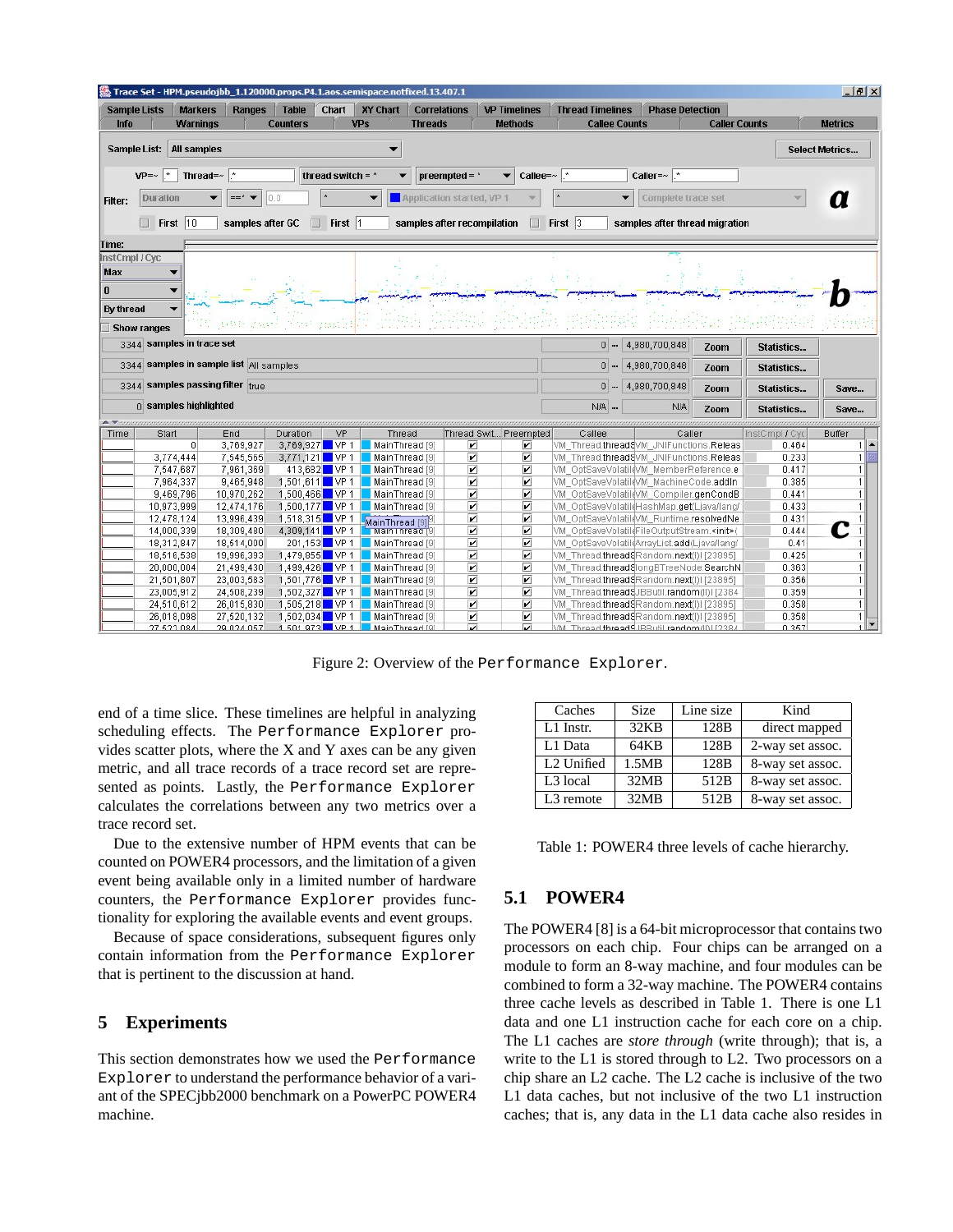the L2 cache. However, data may reside in the L1 instruction cache that does not reside in the L2 cache. The L2 cache is *store in* (write back); that is, a write to L2 is not written to main memory (or L3). Up to four L3 caches can be arranged on a module. The L3 cache acts as a victim cache, storing cache lines that are evicted from L2; therefore, the L3 cache is not inclusive of the L2 cache.

# **5.2 Experimental Methodology**

We used a 4-way POWER4 machine with two chips in which each chip is placed on a separate module. We use a variant of the SPECjbb2000 [29] benchmark for our experiments. SPECjbb2000 simulates a wholesale company whose execution consists of two stages. During startup, the main thread sets up and starts a number of warehouse threads. During steady state, the warehouse threads execute transactions against a database (represented as in-memory binary trees). The variant of SPECjbb2000 that we use is called pseudojbb: pseudojbb runs for a fixed number of transactions (120,000) instead of a fixed amount of time. We run pseudojbb with one warehouse thread on a single virtual processor. In our configuration, the pseudojbb run takes 25 seconds on a POWER4 workstation. We use an adaptive Jikes RVM configuration that has the adaptive optimization system (AOS) with a semispace garbage collector. The source code for Jikes RVM is from the September 26, 2003 head of the public CVS repository.

When run on a single virtual processor, Jikes RVM creates eight Java threads during execution in addition to the two Java threads created by pseudojbb: a *garbage collection* thread that executes only during garbage collection; a *finalizer* thread that finalizes dead objects and is executed infrequently; a *debugger* thread that never executes; and an *idle* thread that helps load balance Java threads when a virtual processor is idle, but because only a single virtual processor is used the idle thread never executes. As mentioned in Section 3 the VM also creates a *trace writer* thread to transfer trace records from a buffer to a trace file. The last three threads are related to the adaptive optimization system [6]. The *compilation* thread performs optimized compilations of methods selected by the *controller* thread, which processes online profile data recorded by the *organizer* thread.

# **5.3 Exploration**

This section demonstrates two approaches to using the Performance Explorer to investigate performance phenomena. The first approach uses the Performance Explorer to look for general trends over time. We discovered the following two unexpected instruction per cycle (IPC) trends:

- Significant IPC improvement over time for an adaptive Jikes RVM configuration.
- Significant IPC degradation before GC.

Both trends were unknown before using the Performance Explorer. These trends over time would be difficult, if not impossible, to detect without a visualization tool.

The second approach uses the Performance Explorer to explore memory latency issues with respect to the POWER4 microarchitecture. Specifically, we used the Performance Explorer to explore the following questions:

- What is the impact on IPC and memory performance of context switches between different Java threads?<sup>2</sup>
- How do latency issues manifest in the POWER4 memory hierarchy?

Although the answers to these two questions might have been determined by performing a computation over the trace records directly, the Performance Explorer provides a unified approach to explore these questions.

# **5.4 General Performance Trends**

The top graph in Figure 3 presents a graph of the IPC of a warehouse thread over time. For clarity of presentation, only the IPC trace records of the warehouse thread are displayed; all other Java threads are not shown. The noticeable gaps in the warehouse trace records are stop-the-world garbage collections, which disable Java thread scheduling when it runs.

Two general performance anomalies are noticeable in this graph. First, IPC improves over time. The IPC in the left corner is around 0.41, while the IPC in the right corner is above 0.49, a 20% increase. Second, before each of the GCs there is a significant IPC degradation or drop. We used the Performance Explorer to help us explore both of these phenomena.

#### **5.4.1 Anomaly 1**

To understand the IPC improvement over time, we used the Performance Explorer to chart each HPM event to determine the event or events that have a high correlation with the IPC. We found two such HPM events. The bottom graph in Figure 3 presents a warehouse thread's flushes per instructions completed over time.

A flush event may occur in a out-of-order processor for multiple reasons. A common reason is an out-of-order memory operation that executes and violates a data dependence. For example, the load of a memory location will be flushed if the load is speculatively executed before the execution of the store instruction to that memory location. When an instruction is flushed, all the instructions that are dispatched and occur in program order before the flushed instruction are also flushed. Hence, a flush event is expensive.

 $2$ In the past, a context switch, when control changes from one process to another, had been identified as having an impact on performance due to destroyed cache locality [25].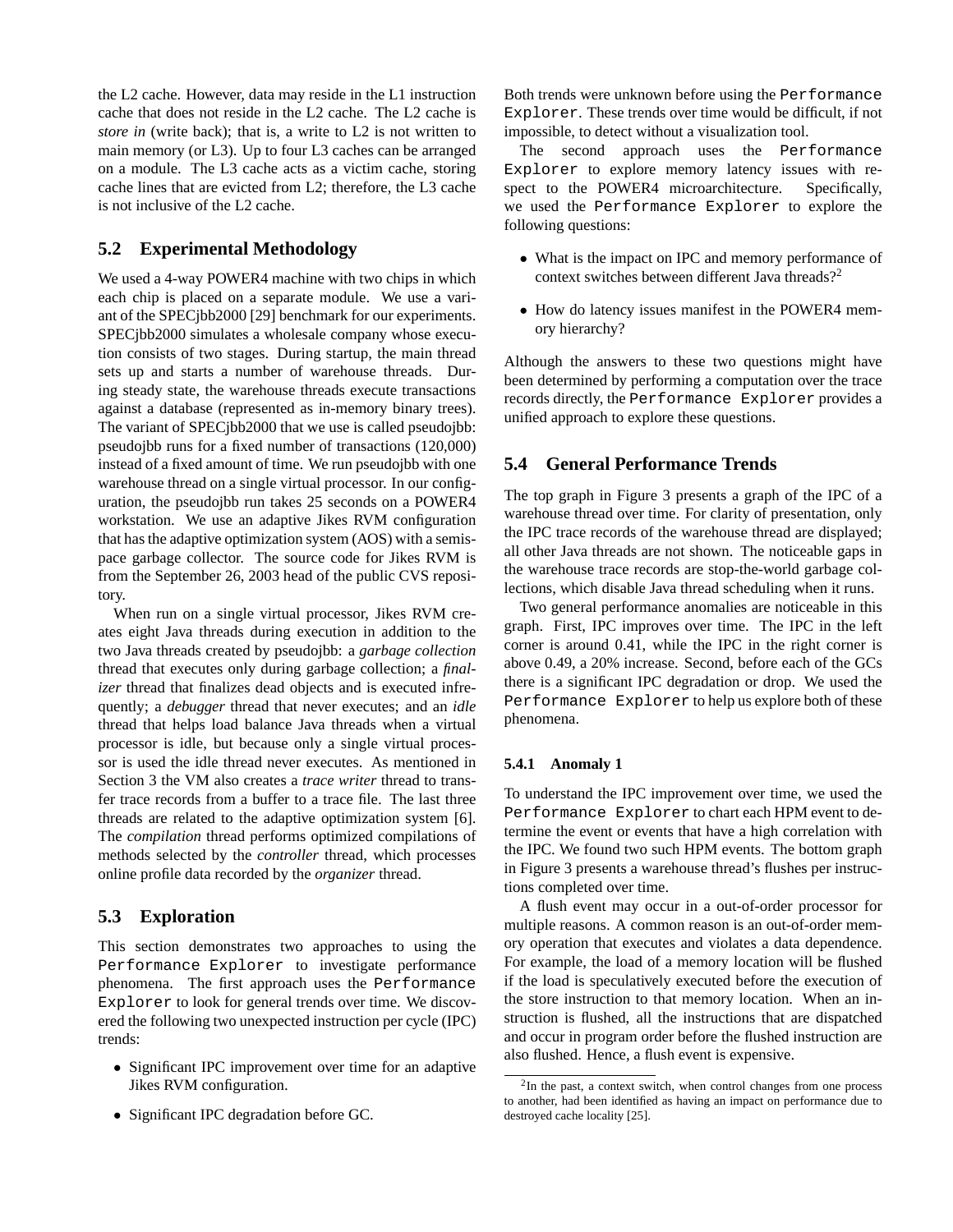

Figure 3: A graph over time of the warehouse thread's instruction per cycle and flushes per instructions completed.

|                     |          | AOS                   |                  |                       |
|---------------------|----------|-----------------------|------------------|-----------------------|
| Metric              | JIT-base | start $(\Delta\%)$    | end $(\Delta\%)$ | JIT-opt0 $(\Delta\%)$ |
| <b>IPC</b>          | 0.348    | $0.415 (+19.3%)$      | $0.489 (+42.5%)$ | $0.500 (+43.7%)$      |
| LSU_FLUSH/INST_CMPL | 15.2%    | $7.0\%$ ( $-54.2\%$ ) | $0.3\%$ (-97.4%) | $0.1\%$ (-99.3%)      |
| <b>INST CMPL</b>    | 4.18M    | $4.05M (+16.0\%)$     | 5.84M $(+42.6%)$ | 5.96M $(+42.6%)$      |

Table 2: Metrics across JIT and AOS configurations.

The POWER4 has multiple HPM events that count flush events. We have added together the values of the two dominant HPM flush events so that only one graph is displayed. The bottom graphs in Figure 3 illustrate that the flush rate changes dramatically over time. In the left corner, a flush event occurs for as many as 9.6% of the completed instructions while in the right corner a flush event occurs for as little as 0.4% of the completed instructions.

The Jikes RVM's adaptive optimization system (AOS) [6] compiles a method baseline (non-optimizing) compiler when it is first invoked. At thread switch time, the system records the method ID of the top method on the call stack and uses the number of times a method is sampled to predict how long a method will execute in the future. Using a cost/benefit model, the system determines when compiling a method at a particular optimization level has a benefit that outweighs the cost of the compilation for the expected future execution of the method. The system samples method IDs continuously throughout an application's execution, and optimizes methods whenever the model deems the optimizations are beneficial.

Table 2 provides insight into why the warehouse thread's performance improves over time. The first column specifies the two metrics that are graphed in Figure 3 and an additional metric of instructions completed (INST CMPL). The table has four columns that contain metrics for the start and end of a run using the adaptive optimization system and two separate runs that use a non-adaptive strategy, which we call JIT configurations. In a JIT configuration, a method is compiled only once when it is first invoked. A JIT-base configuration uses the baseline compiler. A JIT-opt0 configuration uses the optimizing compiler at optimization level  $0<sup>3</sup>$  On a POWER4,

the average execution time for SPECjbb2000 when one warehouse is run on 120,000 transactions is 27 seconds with JITopt0, and 175 seconds with JIT-base.

For this table, the metrics are computed as the average across warehouse trace records. The AOS start and end metrics were computed by taking the average of the first 14 and the last 14 warehouse trace records, respectively. The metrics for each of the JIT configurations is computed as the average over all of its warehouse trace records.

The first observation is that there is a large difference between the execution behavior of baseline compiled code (JITbase) and the optimization level 0 compiled code (JIT-opt0). In particular, there is a 43.7% increase in IPC, a 99.3% decrease in flush events, and a 42.6% increase in instructions completed when going from baseline to optimization level 0. To understand this difference, we need to know how baseline compiled code differs from optimized code. The baseline compiler directly translates byte codes into machine code without any optimizations. In particular, no register allocation is performed and the Java expression stack is explicitly maintained with loads and stores accessing memory. Typically, after a value is pushed onto the stack it is popped off immediately and used. With baseline-compiled code, the number of flush events is high, 15.2% of the instructions completed. This is because the scheduling of out-of-order memory operations does not take into account the dependencies between memory locations: that is, the load instruction that models a pop to stack location  $\mathcal L$  may be speculatively executed before the store instruction that models the push to stack location  $\mathcal{L}$ . In optimized code, the number of flush

 $3$ For the execution of pseudojbb that uses the adaptive optimization system, 612 methods are baseline compiled, and of those, 251 methods are re-

compiled: 125 methods are compiled at optimization level 0, 109 at level 1, and 17 at level 2. We show the metrics for a JIT-opt0 because the metrics at JIT-opt1 are similar, and although the metrics for JIT-opt2 degrade slightly, few methods are optimized at optimization level 2.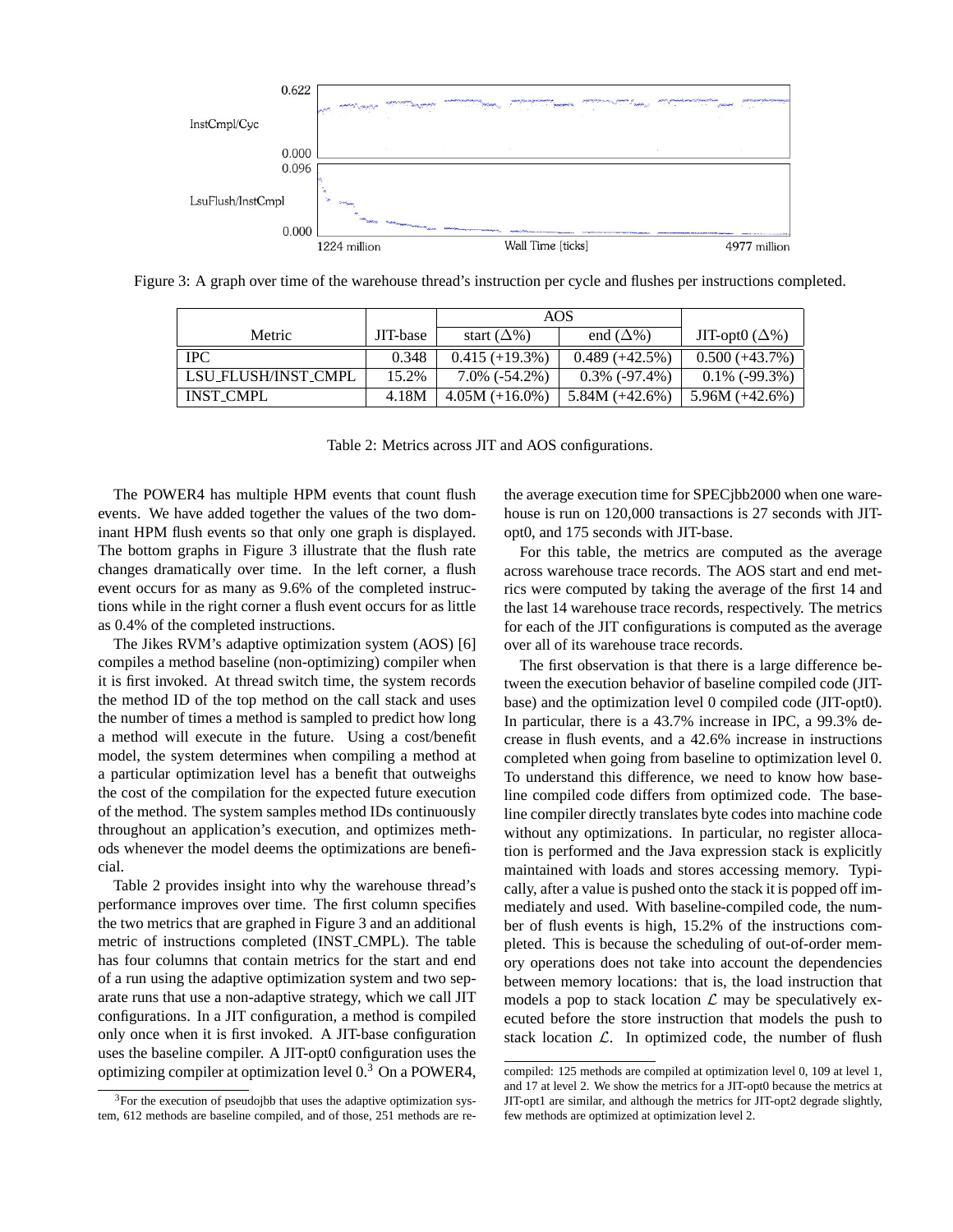| Metric                         | Total  | Drop   |            |
|--------------------------------|--------|--------|------------|
| INST_CMPL/CYC (IPC)            | 0.4924 | 0.4610 | $-6.4%$    |
| HV_CYC/CYC                     | 0.0239 | 0.1249 | $+423.0%$  |
| <b>EE OFF/CYC</b>              | 0.0197 | 0.0785 | $+300.0\%$ |
| <b>GRP DISP BLK SB CYC/CYC</b> | 0.0060 | 0.0258 | $+333.0%$  |
| LSU_SRQ_SYNC_CYC/CYC           | 0.0061 | 0.0170 | $+178.0%$  |
| STCX_FAIL/STCX_PASS+STCX_FAIL  | 0.0009 | 0.0040 | $+362.0%$  |
| LSU_LRQ_FULL_CYC/CYC           | 0.0008 | 0.0027 | $+250.0%$  |

Table 3: Metrics that impact performance degradation before GC.

events is almost zero because values are loaded from memory into registers without explicitly modeling the Java expression stack.

Comparing the JIT configuration metrics, the impact of flush events on the number of completed instructions in a full 10 millisecond time slice is enormous:<sup>4</sup> 42.6% more instructions complete, when flushes are almost completely eliminated. In the AOS configuration, the execution behavior of the last fourteen warehouse trace records is very similar to the behavior of JIT-opt0. This is what is to be expected as the adaptive optimization system has had time to optimize the code that executes frequently. Running under the adaptive optimization system, when the warehouse thread starts executing all the warehouse methods are initially baseline compiled; however, because start up and steady state share code, some code that executes at the start of steady state is already optimized. As illustrated in Table 2, the AOS start has an expected behavior that falls between JIT-base and JIT-opt0 behavior.

#### **5.4.2 Anomaly 2**

To identify which HPM events correlate with the drop in IPC before each garbage collection, we used the Performance Explorer to select for each group of HPM events a representative set of warehouse trace records between two garbage collections and to compute the set's average for all HPM events  $(Total)$ <sup>5</sup>. From this representative set, we used the Performance Explorer to pick the subset of trace records that represented the IPC drop (Drop) and computed its average for all HPM events. After these two computations, we identified the HPM events whose average values differed the most between Total and Drop. Table 3 presents our results. The first column identifies the HPM events. The HPM event values are normalized by dividing by cycles, except for STCX FAIL, which is normalized by the number of STCX attempts. The second column presents the values for all trace records in the set (Total), the third column presents the values for the subset of trace records after IPC drops (Drop), and the final column presents how Drop's average changes as a percentage of Total's average. As can be seen, the IPC degraded by 6.4%, while there is a substantial increase (178–423%) in the percentage of the identified HPM events.

The set of events in Table 3 is eclectic. The HV CYC (the processor is executing in hypervisor mode) and EE OFF (the MSR EE bit is off) events specify the cycles spent in the kernel. The GRP DISP BLK SB CYC (dispatch is blocked by scoreboard), LSU\_SRQ\_SYNC\_CYC (sync is in store request queue), and STCX FAIL (a stcx instruction fails) events all have to do with synchronization. The

LSU LRQ FULL CYC event indicates that the load request queue is full and stalls dispatch.

Both the HV CYC and EE OFF events indicated increased kernel activity, and the difference in HV CYC/CYC percentages accounts for just over 10% of all the cycles. The trace records for pseudojbb reflect both user and kernel mode execution; that is, the HPM counters continued counting when control enters the kernel. To determine if there was some underlying pathological Jikes RVM behavior that was causing increased kernel activity, we used the unix truss command to trace kernel calls. Other than yield, nsleep, thread waitact, and calls to the kernel HPM routines, there were no unusual kernel calls or increase in call activity that would explain the performance drop.

There is some indication that the IPC drop may be due to effective to real address translation (ERAT). The 128 entry IERAT and 128 entry DERAT are a cache for the 1024 entry TLB. We are investigating this hypothesis more thoroughly.

This anomaly illustrates the difficulty with determining performance anomalies with HPM information only. Deep microarchitectural, OS, and JVM knowledge is required to augment the HPM information.

#### **5.5 Memory Wall Issues**

We now use the Performance Explorer to explore how the scheduling of Java threads and garbage collection interact with the memory hierarchy. Our experiments use a semispace

<sup>4</sup> In a JIT configuration none of the AOS threads execute. In particular, there is no compilation thread; the cost of compiling a method is attributed to the application thread. Nevertheless, in a JIT configuration, the warehouse thread is interrupted only by the garbage collector and the infrequently executing finalizer thread. So once all the warehouse methods are compiled, every warehouse time slice runs for the full 10 millisecond quantum.

<sup>5</sup>Because the POWER4 has over two hundred events, but only 8 counters, this process had to be performed manually on many different trace files. In the future, this process could be incorporated into the Performance Explorer and automated.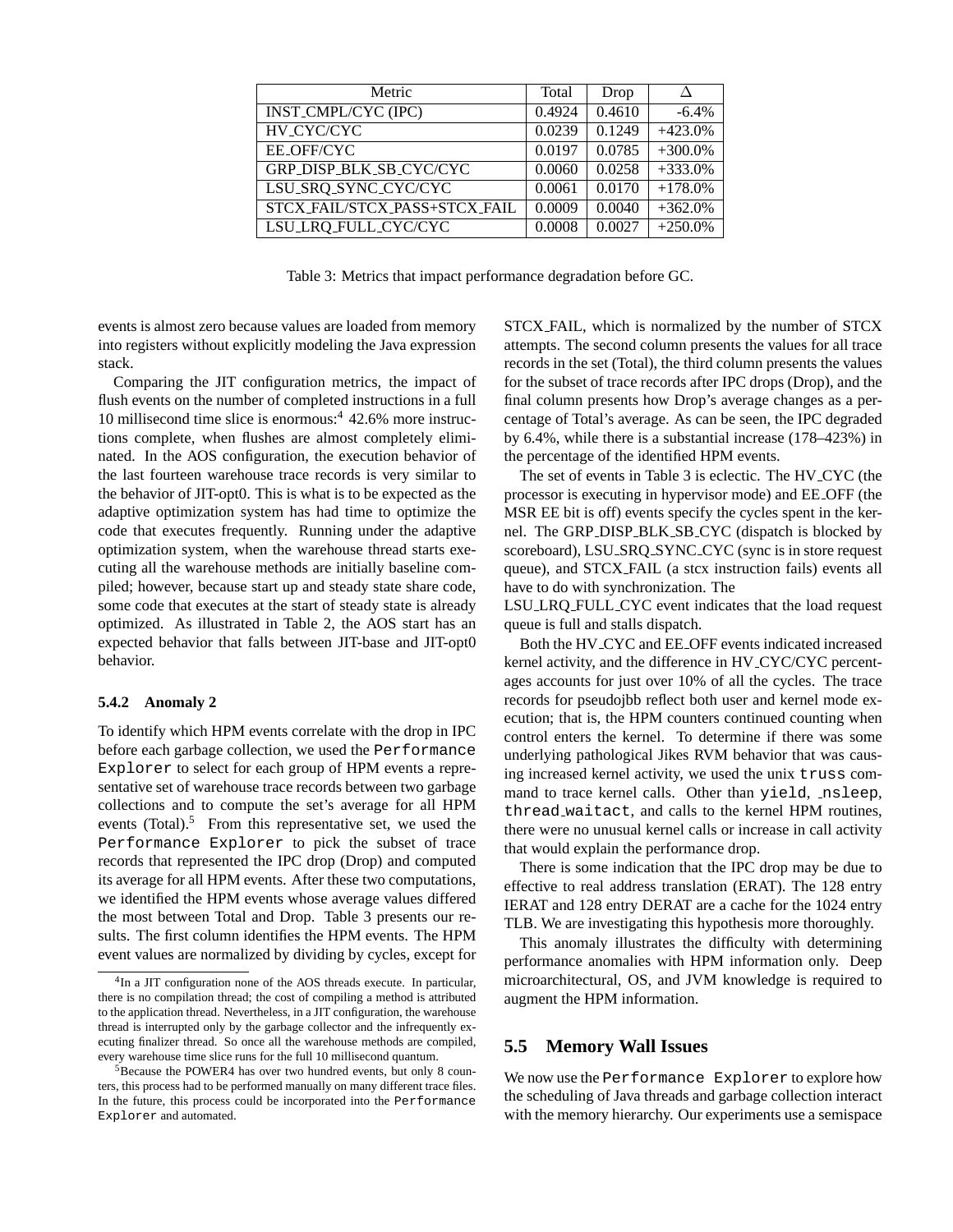garbage collector that divides the heap into two semispaces, *from* and *to*. The program allocates all objects in the *from* semispace. When garbage collector is triggered the collector copies all the live objects from the *from* space to the *to* space and switches the role of the *from* and *to* spaces. At the end of GC, all the live data is contiguous at the start of the newlylabeled from semispace.

Since Jikes RVM allocates code in the heap [3], the garbage collector moves around and compacts not just the data, but also the code that is not in the boot image (i.e., the compiler, standard libraries, etc.). The code is moved *through the data cache*. Thus after GC, references to instructions will miss in the instruction cache. The garbage collector does not move instructions in the boot image and thus after GC, references to these instructions may or may not miss (depending on how much of the cache is flushed by the garbage collector).

For the experiments reported in this section, we executed pseudojbb with the semispace garbage collector using the default adaptive heap size policy. The average amount of live data at the end of GC was around 25–30 MB. Before GC, the total heap space (excluding the *to* space) was about 100 MB.

#### **5.5.1 Interaction of Threads with Memory System**

We used the Performance Explorer to understand the impact of references and miss rates to the different memory hierarchy levels for both data and instructions of each Java thread. In particular, we compute the miss rate to L1 data cache by dividing the number of load misses from L1 (LD MISS L1) by the number of load references to L1 (LD REF L1). Unfortunately, the POWER4 HPM support does not provide miss and reference events to the other levels in the memory hierarchy, but does provides access counts: the number of times data is accessed from a particular cache. Therefore, we compute the number of references to a memory hierarchy level as the sum of the number of accesses to this level and to all lower levels. We compute the number of misses at a higher level in the memory hierarchy as the summation of the references at lower levels. The miss rate for a particular level is computed as the misses divided by the references to that level. For example, POWER4 HPM provides DATA FROM X events to specify the number of times data is accessed from the X level in the memory hierarchy. Thus, the L3 miss rate is (DATA\_FROM\_MM) / (DATA\_FROM\_L3 + DATA FROM MM).

Table 4 presents the references and misses metrics for the L1 instruction and data caches. The Thread column identifies the Java threads. The Cycles column identifies the percentage of total cycles spent executing this thread. The Records column reports the number of trace records captured for this thread. The IPC column reports instructions per cycle. The Instructions column reports the average number of instructions executed for each time quantum the Java thread is executed. The next two columns labeled L1 Instructions report the references and misses to the L1



Figure 4: Instruction references to levels in the memory hierarchy normalized to all instruction references.

instruction cache. The last two columns report similar values for the L1 data cache. The reference and miss rate computed metrics for the other levels of the memory hierarchy can be computed from Table 4 and the subsequent Figures  $4 - 7$ 

Figures 4 and 5 illustrate the references to L2, L3, and main memory as a percentage of all references for both instructions and data. The horizontal axis is the Java threads and the vertical axis is the percentage of all references for a particular thread. For each thread, there are three bars, one for each memory hierarchy level: L2, L3, and MM. Figure 4 shows that the three Java threads (warehouse, GC, and compilation), which consume 79% of all cycles, have a 98% hit rate for L1 instruction cache, indicating excellent instruction locality. The daemon threads, which execute infrequently and for a short interval of time, have worse L1 instruction locality. This is expected, because of their infrequent execution, little or none of their instructions will be in the cache, and because of there short execution duration, the cache misses have a short interval over which to be amortized. Of the three daemon Java threads, TraceWriter stands out as having the worst instruction locality with almost 10% of its instructions not found in the L1 cache: half of the 10% is found in the L2 instruction cache. TraceWriter is the least frequently executed daemon thread.

For data references, illustrated in Figure 5, the story is better and remarkable consistent across all threads. At most 5% of data is not found in the L1 cache for any of the Java threads. Both the warehouse and GC threads have the best locality with less than 3% of the data not found in the L1 cache. This implies that the working sets of the Java threads fit into the 64KB data cache. As is expected, the lower the memory level, the fewer the references: L2 has fewer than 3.4% of all references, and main memory has less than 0.2% of all references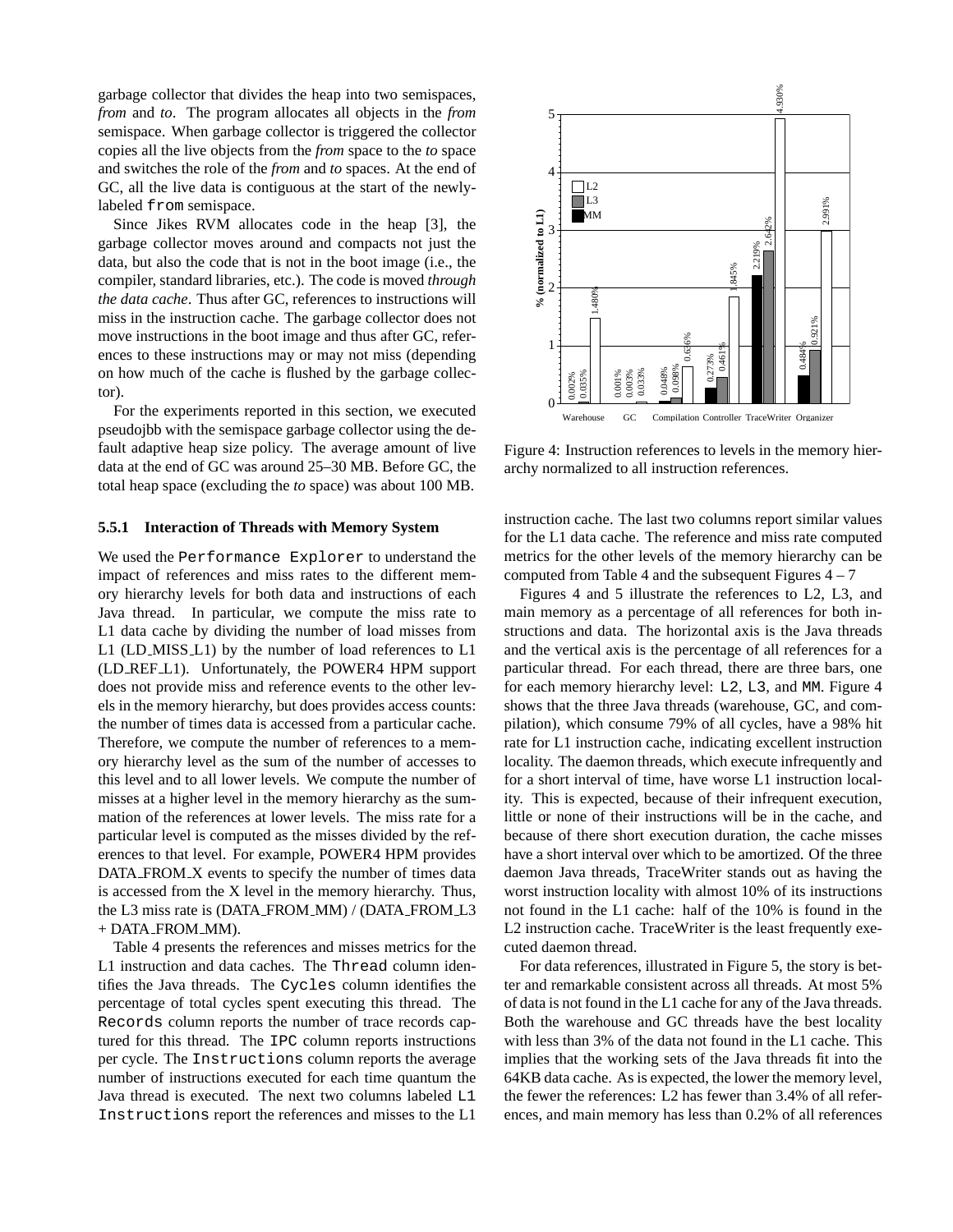|             |          |           |            |                | L1 Instructions |               | L1 Data       |               |
|-------------|----------|-----------|------------|----------------|-----------------|---------------|---------------|---------------|
| Thread      | Cycles   | Records   | <b>IPC</b> | Instructions   | References      | <b>Misses</b> | References    | <b>Misses</b> |
| Warehouse   | 59.12%   | 1995      | 0.481      | 11,261,031,705 | 6.080.171.921   | 89.966.131    | 5,885,067,463 | 461.297.214   |
| GC          | 13.96%   | $\vert$ 1 | 0.524      | 2,885,482,384  | 1,447,776,154   | 482.694       | 1,113,092,487 | 281,135,697   |
| Compilation | 6.46%    | 271       | 0.565      | 1,531,568,783  | 905,536,702     | 5.757.690     | 769.831.082   | 89.280.559    |
| Controller  | 0.11%    | 141       | 0.212      | 11.867.348     | 8.730.297       | 161.096       | 8.496.326     | 835,170       |
| TraceWriter | $0.05\%$ | 82        | 0.097      | 2.411.860      | 1.395.686       | 68,802        | 1.599.610     | 447.691       |
| Organizer   | 0.03%    | 141       | 0.166      | 2,037,304      | 1,322,770       | 39.568        | 1,307,913     | 145,696       |

Table 4: L1 data and instruction cache references and misses for different Java threads.



Figure 5: Data references to levels in the memory hierarchy normalized to all data references.



Figure 6: Instruction miss rates to levels in the memory hierarchy normalized to L1.

across all the Java threads.

Figures 6 and 7 illustrate the miss rates for the different levels of the memory hierarchy for both instructions and data. The figures illustrate that both the instruction and data L1 cache miss rates are small, less than 5% for instructions and less than 3.2% for data for all the Java threads. Furthermore, the figures illustrate that the L3 is of little help for all, but warehouse instructions: the L3 miss rate ranges from 33.57% to 84.01%. In general, the L2 miss rate is better for data than instructions. However, because the references to main memory and L3 are low, the high miss rates for L2 and L3 are not of a big concern.

Figure 6 shows that GC incurs a 0.033% instruction miss rate in L1. There are two reasons for this: (i) GC runs in uninterruptible mode where other Java threads cannot preempt its execution and evict its working set from the cache; and (ii) GC spends most of its time in a small inner loop which can easily fit in the cache. The instruction miss rates for the GC thread in L2 and L3 are not really relevant to performance since GC makes so few instruction references to L2 and L3.



Figure 7: Data miss rates to levels in the memory hierarchy.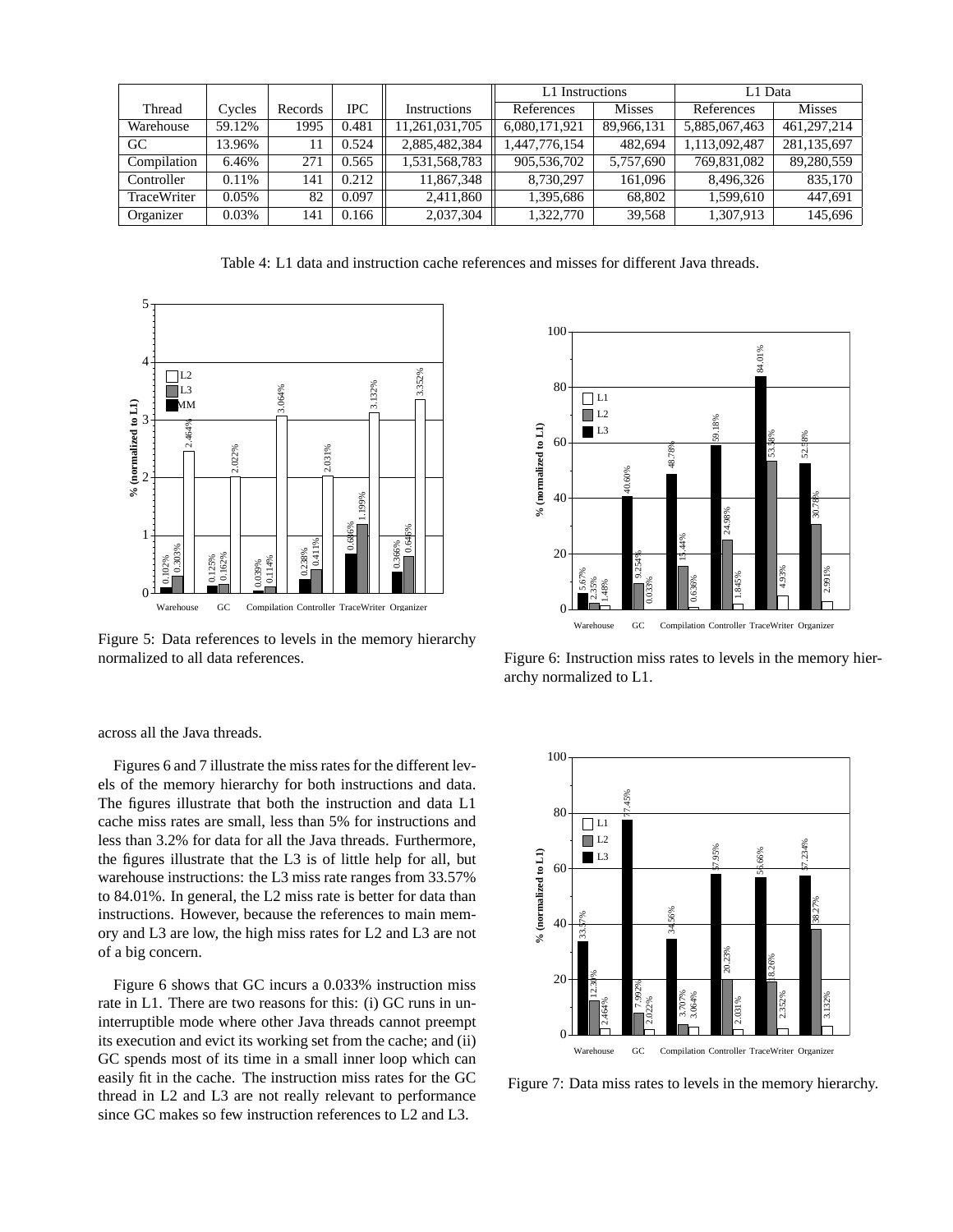

Figure 8: Instruction miss rates after a GC.

#### **5.5.2 Effect of GC on Cache Performance**

Because the garbage collector moves data and code, it can significantly affect the memory system behavior of the code that subsequently executes. To investigate this effect, we used Performance Explorer to extract miss rates for the first  $(1)$ , the first five  $(5)$ , the first ten  $(10)$ , and the first fifty (50) warehouse trace records immediately after a GC. Figures 8 and 9 present this data for instructions and data, respectively. As a reference, the All bars present the overall cache miss rate of the warehouse thread.

From Figures 8 and 9 we see that both the instructions and data suffer increased cache misses immediately after a garbage collection. The misses in the L1 and L2 caches stabilize in less than 5 trace records. The much larger L3 cache takes even longer than 50 trace records to stabilize. The percentage of all references that are made to L2 is less than 0.30% for data and less than 0.05% for instructions for all but the first trace record after a GC. The percentage of all references that are to L3 is less than L2. The increased miss rates after a GC are also reflected in the IPC: the IPC in the first and first five trace records immediately following a GC are 0.069 and 0.357. In contrast the stable state IPC is 0.429.

These results clearly indicate that GC significantly degrades the memory performance of the application and it can take a significant amount of time, as indicated by the number of trace records, after a GC before the working set of the application is in the caches again. In future work we will investigate how other GC algorithms behave in this regard.

# **5.6 Discussion**

We found that having a tool to manipulate the HPM data is indispensable. With over sixty thousand events in one 30-



Figure 9: Data miss rates after a GC.

second execution of pseudojbb, some kind of tool is required to organize the HPM data. Surprisingly we found that, in many cases, visualization alone was not sufficient to detect trends. Alternatives, such as selecting subsets of trace records and computing average metric values over the subset, were required.

Because the POWER4 has only 8 counters, multiple runs of pseudojbb were required to collect traces for all the HPM events. The Performance Explorer is currently designed to work on one trace file at a time. Therefore using the Performance Explorer to understand trends across all the HPM events is rather tedious as a new window has to be opened for each trace. Extending the functionality of the Performance Explorer to perform more complex computations and support for better report generation would be helpful.

The performance degradation before GC demonstrates why traces for all HPM events are required as it is difficult to always know a priori what subset of HPM events are needed.

It took us a while to determine the correct computed metrics to explore the performance issues related to memory latency. One difficulty was understanding how HPM events can be combined to compute metrics. In general, the HPM data are part of the puzzle and getting the complete picture may require additional information or experiments. We found that the HPM data can help to determine what additional information is required. For example, we used JIT configurations to understand the IPC improvement over time for the adaptive configuration of Jikes RVM.

#### **6 Related Work**

This section surveys related work on software tools that collect, analyze, and visualize hardware performance counter data and other performance-related work for Java.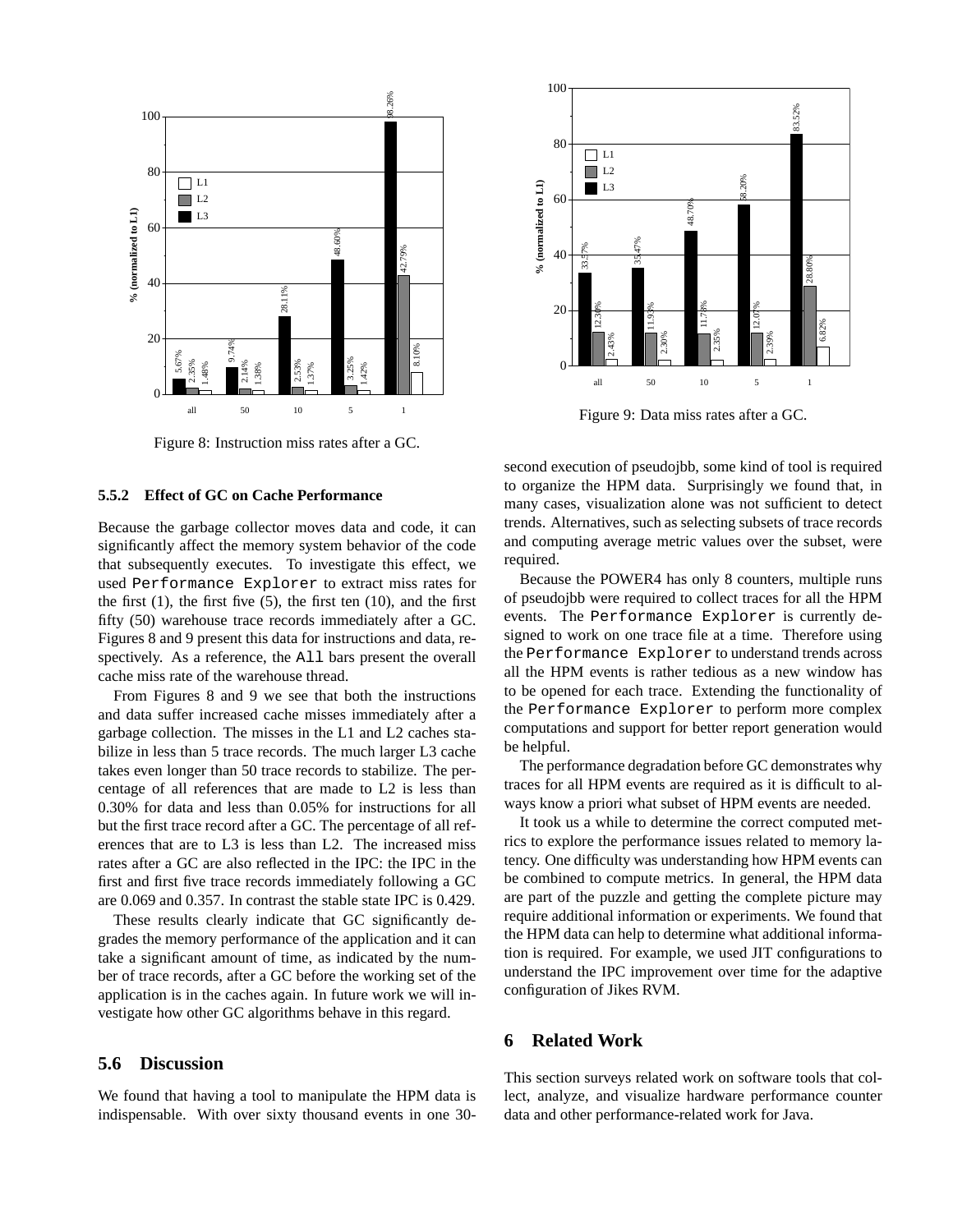#### **6.1 Accessing Hardware Counters**

Several library packages provide access to hardware performance counter information, including the HPM toolkit [15], PAPI [11], PCL [9], and OProfile [26]. These libraries provide facilities to instrument programs, record hardware counter data, and analyze the results. We extend the functionality of existing libraries to obtain hardware performance data in a virtual machine. Specifically, we extend Jikes RVM to collect thread-specific, temporally fine-grained hardware counter data in an SMP environment.

The Digital Continuous Profiling Infrastructure provides a powerful set of tools to analyze and collect hardware performance counter data on Alpha processors [5]. The system includes tools to collect accurate profile data with very low overhead and to analyze the profile data using many performance metrics. The system works on unmodified executables on multiprocessors and collects time-based hardware counter samples of program counter values. VTune [32] and Speed-Shop [35] are similar tools from Intel and SGI, respectively. Our work differs in that we are interested in correlating the hardware counter data to high-level program constructs, such as Java threads, to distinguish the effects from the VM and user applications, in an SMP environment in a temporal manner.

Ammons et al. [4] correlate hardware performance counter information to frequently executed program paths. They use flow- and context-sensitive data-flow analysis techniques to collect hardware counter data along program paths instead of just individual statements or procedures. Although this provides fine-grained information, the overhead of recording hardware counter data along the paths increases runtime by an average of 70%. The overhead of collecting and storing our HPM trace files is less than 2% in our VM.

IBM's Performance Inspector [30] is a collection of profiling tools. It includes a patch to the Linux kernel providing a trace facility and hooks to record scheduling, interrupt and other kernel events. The package contains tools for samplingbased profiling (any performance counter can be used to trigger sampling), manual instrumentation-based profiling (measuring per-thread time/performance counts), and exceptionbased basic block profiling. Our work profiles several performance counters at once, does not require instrumentation by hand, and is tightly integrated with our VM, resulting in access to information about the runtime system (like compilation and garbage collection).

#### **6.2 Profiling Java Workloads**

The Java Virtual Machine Profiler Interface (JVMPI) defines a general purpose mechanism to obtain profile data from a Java VM [31]. JVMPI supports CPU time profiling (using statistical sampling or code instrumentation) for threads and methods, heap profiling, and monitor contention profiling. Our work differs in that we are interested in infrastructure that measures the architectural level performance of Java applications.

Java middleware and server applications are an important class of emerging workloads. Existing research uses simulation and/or hardware performance counters to characterize these workloads. Cain et al. [13] evaluate the performance of a Java implementation of the TPC-W benchmark and compare the results to SPECweb99 and SPECjbb2000. The TPC-W benchmark models an online bookstore, and the Java implementation is a combination of Java Servlets that communicate with a database system using JDBC. Cain et al. use hardware counters to measure the performance of the entire benchmark on an IBM multiprocessor with eight RS64-III processors. They also use simulation to experiment with new architectural features. Our infrastructure enables us to distinguish the performance between the various threads of the VM and application, on different processors, at regular time intervals.

Luo and John [21] evaluate SPECjbb2000 and VolanoMark on a Pentium III processor using the Intel hardware performance counters. Seshadri, John, and Mericas [28] use hardware performance counters to characterize the performance of SPECjbb2000 and VolanoMark running on two PowerPC architectures. The focus of both studies was to compare Java server applications to the SPECint2000 benchmarks, which are written in C. They obtain aggregate counter information over a significant portion of the benchmarks running a single processor, whereas we gather hardware performance data on multiple processors on a per thread basis at regular intervals.

Karlsson et al. [20] characterize the memory performance of Java server applications using real hardware and a simulator. They measure the performance of SPECjbb2000 and ECPerf on a 16-processor Sun Enterprise 6000 server. Karlsson et al. use the hardware counters to measure coarsegrained events. The results are for the execution of the entire benchmark, and they do not distinguish between the VM and the application. Our infrastructure enables us to obtain finegrained performance measurements information in real time.

Dufour et al. [16] introduce a set of architecture- and virtual machine-independent Java bytecode-level metrics for describing the dynamic characteristics of Java applications. Their metrics give an objective measure of aspects like array or pointer intensiveness, degree of polymorphism, allocation density, degree of concurrency, and synchronization. Our work analyzes workload characteristics on the architectural level, covers both application, library and the virtual machine behavior, and investigates behavioral patterns over time.

#### **6.3 Statistical Performance Analysis**

Recent work uses statistical techniques to analyze performance counter data. Eeckhout et al. [17] analyze the hardware performance of Java programs. They use principal component analysis to reduce the dimensionality of the data from 34 performance counters to 4 principal components. Then they use hierarchical clustering to group workloads with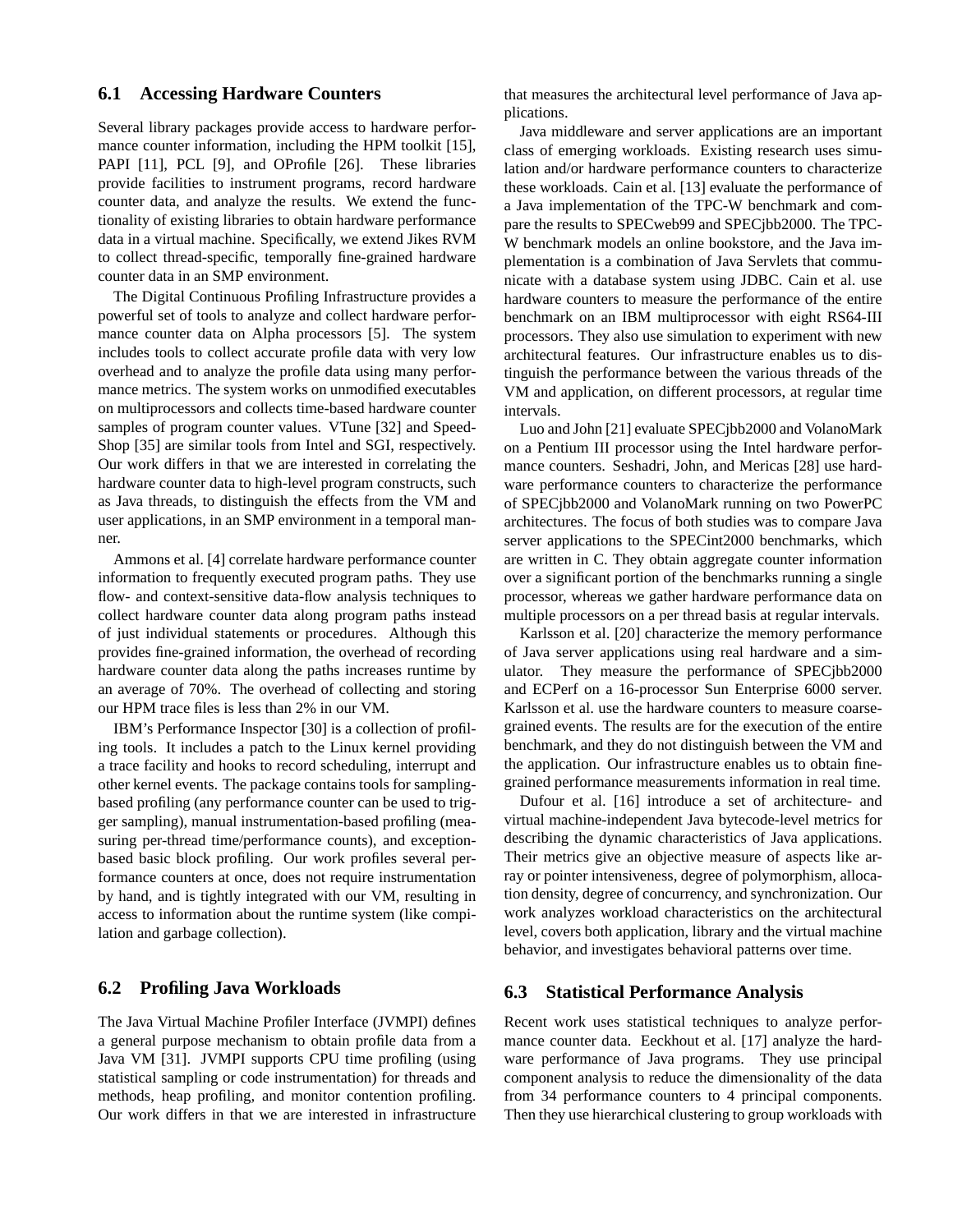similar behaviors. They gather only aggregate performance counts, and they divide all performance counter values by the number of clock cycles. Ahn and Vetter [1] hand-instrument several code regions in a set of applications. They gather data from 23 performance counters for three benchmarks on two different parallel machines with 16 and 68 nodes. Then they analyze that data using different clustering algorithms and factor analysis, focusing on parallelism and load balancing. We visualize behavior over time, require no instrumentation, and allow the analysis of any kind of derived metric.

#### **6.4 Performance Visualization**

Mellor-Crummey et al. [23] present HPCView, a performance visualization tool together with a toolkit to gather hardware performance counter traces. They use sampling to attribute performance events to instructions, and then hierarchically aggregate the counts, following the loop nesting structure of the program. Their focus is on attributing performance counts to source code areas, whereas our focus is attributing them to processors and threads. They provide only metrics aggregated over the complete runtime. We show the value of metrics over time, which is important for understanding the application behavior in a virtual machine with a rich runtime system.

Miller et al. [24] present Paradyn, a performance measurement infrastructure for parallel and distributed programs. Paradyn uses dynamic instrumentation to count events or to time fragments of code. It can add or remove instrumentations on request, reducing the profiling overhead. Metrics in Paradyn correspond to everything that can be counted or timed through instrumentations. The original Paradyn does not support multithreading, but Xu et al. [34] introduce extensions to Paradyn to support the instrumentation of multithreaded applications. Our infrastructure contains full support for gathering hardware performance counters and is tightly integrated with the Java virtual machine's thread scheduler, which allows us to gather accurate performance measures for the complete system with very low overhead.

Zaki et al. [36] introduce an infrastructure to gather traces of message-passing programs running on parallel distributed systems. They describe Jumpshot, a trace visualization tool, which is capable of displaying traces of programs running on a large number of processors for a long time. They visualize different (possibly nested) program states, and communication activity between processes running on different nodes. The newer version by Wu et al. [33] is also capable of correctly tracing multithreaded programs. We focus on tracing a single process on one SMP computer. Instead of tracing communication activity and user-defined program states of MPI (Message Passing Interface) programs, we gather and visualize the hardware performance of Java applications on a virtual machine.

Pablo, introduced by Reed et al. [27], is another performance analysis infrastructure focusing on parallel distributed systems. It supports interactive source code instrumentation, provides data reduction through adaptively switching to aggregation when tracing becomes too expensive, and introduces the idea of clustering for trace data reduction. DeRose et al. [14] describe SvPablo (Source View Pablo), loosely based on the Pablo infrastructure, which supports both, interactive and automatic software instrumentation and hardware performance counters, to gather aggregate performance data. They visualize this data for C and Fortran programs by attributing the metric values to specific source code lines. We focus on low overhead, fully automatic tracing of temporal data for a Java virtual machine and application. Our visualizations provide detailed information about the hardware performance and the behavior of the virtual machine.

# **7 Future Work**

This paper uses the Performance Explorer to explore the performance behavior of one pseudojbb warehouse thread on one virtual processors. We are interested in performing additional experiments with more warehouses on one or more virtual processors, as well as exploring other benchmarks, to determine how the POWER4 HPM data may help to understand application behavior.

To provide temporal data, the system currently uses the context-switching among Java threads as the delimiter for counting intervals. Because the stop-the-world garbage collector prevents thread switching while it is executing, the system views a garbage collection, which can be longer than 10ms, as a single trace record. Because it is desirable to provide finer granularity for VM operations that disable contextswitching, we plan to explore the addition of a separate trigger for capturing HPM information that will be in effect even when thread switching is disabled.

The adaptive optimization system of Jikes RVM's uses a cost/benefit model to determine which methods of an application should be optimized and at what optimization level [6]. We can leverage this system to attempt to selectively capture critical computations of the code in an automatic manner. Following in the direction of Arnold et al. [7], we could capture detailed profile information for only those methods that execute often. Specifically, we can instruct the optimizing compiler to automatically insert VM calls to partition the most time consuming computations and capture HPM information for these computations.

In this paper we explore using interactive visualization to drive performance analysis, which enables one to see largeand small-scale patterns, and to look at the data from any desirable perspective. A complimentary approach is to use statistical analysis to reduce the dimensional space. This is a worthwhile approach that we plan to explore.

# **8 Conclusions**

We describe a system for exploring the low-level behavior of Java applications. Our system generates traces contain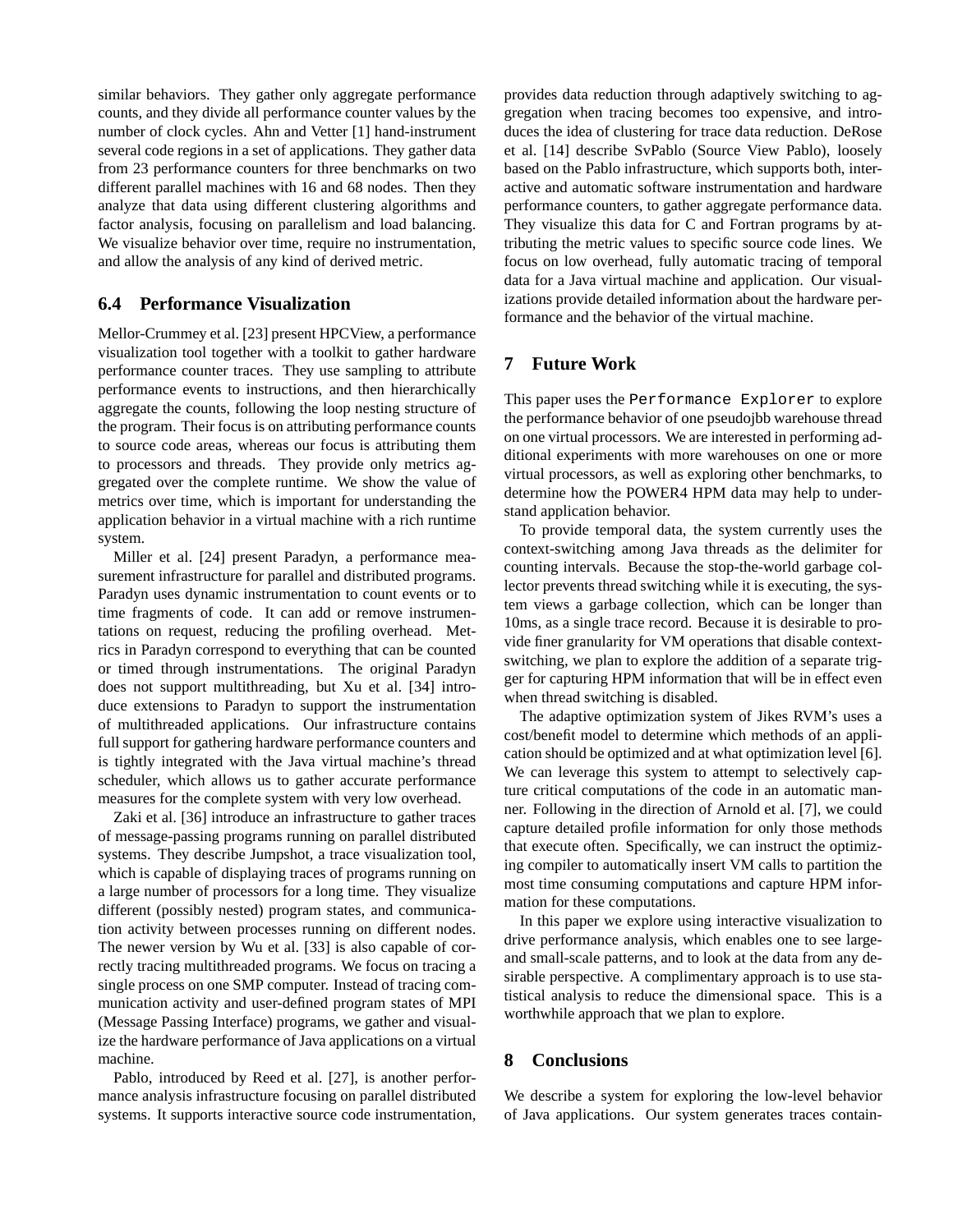ing data obtained from hardware performance monitors and provides an interactive graphical user interface to explore the data. Although prior work presents tools for accessing hardware performance monitors, our work is unique in that it correctly attributes behavior to Java threads in a multithreaded system running on an multiprocessor. Our work is implemented in the context of Jikes RVM.

We demonstrate the usefulness of our tools by applying them to understanding the behavior of pseudojbb, a variant of the SPECjbb2000 benchmark. We demonstrate that our tools are able to identify as-yet unknown performance characteristics of the benchmark and are able to guide us in understanding the reasons for the observed performance characteristics. This understanding is essential for designing new high-payoff optimizations and for tuning applications and run-time systems for the best performance.

#### **9 Acknowledgments**

The authors thank Laureen Treacy for proofreading earlier drafts of this work. Amer Diwan and Matthias Hauswirth were partially supported by NSF grants CCR-0085792 and CCR-0133457. Any opinions, findings and conclusions or recommendations expressed in this material are the authors' and do not necessarily reflect those of the sponsors.

#### **References**

- [1] Dong H. Ahn and Jeffrey S. Vetter. Scalable analysis techniques for microprocessor performance counter metrics. In *Proceedings of the 2002 ACM/IEEE conference on Supercomputing*, pages 1–16. IEEE Computer Society Press, 2002.
- [2] B. Alpern, C. R. Attanasio, J. J. Barton, M. G. Burke, P. Cheng, J.-D. Choi, A. Cocchi, S. J. Fink, D. Grove, M. Hind, S. F. Hummel, D. Lieber, V. Litvinov, M. F. Mergen, T. Ngo, J. R. Russell, V. Sarkar, M. J. Serrano, J. C. Shepherd, S. E. Smith, V. C. Sreedhar, H. Srinivasan, and J. Whaley. The Jalapeño virtual machine. *IBM Systems Journal*, 39(1):211–238, February 2000.
- [3] Bowen Alpern, C. R. Attanasio, Anthony Cocchi, Derek Lieber, Stephen Smith, Ton Ngo, John J. Barton, Susan Flynn Hummel, Janice C. Sheperd, and Mark Mergen. Implementing Jalapeño in Java. ACM SIGPLAN Notices, 34(10):314-324, October 1999. Published as part of the proceedings of OOP-SLA'99.
- [4] Glenn Ammons, Thomas Ball, and James R. Larus. Exploiting hardware performance counters with flow and context sensitive profiling. *ACM SIGPLAN Notices*, 32(5):85–96, May 1997. Published as part of the proceedings of PLDI'97.
- [5] Jennifer M. Anderson, Lance M. Berc, Jeffrey Dean, Sanjay Ghemawat, Monika R. Henzinger, Sun tak A. Leung, Richard L. Sites, Mark T. Vandevoorde, Carl A. Waldspurger, and William E. Weihl. Continuous profiling: Where have all the cycles gone? *ACM Transactions on Computer Systems*, 15(4):357–390, November 1997.
- [6] Matthew Arnold, Stephen Fink, David Grove, Michael Hind, and Peter F. Sweeney. Adaptive optimization in the Jalapeño JVM. *ACM SIGPLAN Notices*, 35(10):47–65, October 2000. Proceedings of the 2000 ACM SIGPLAN Conference on Object Oriented Programming, Systems, Languages and Applications (OOPSLA'00).
- [7] Matthew Arnold, Michael Hind, and Barbara G. Ryder. Online feedback-directed optimization of Java. *ACM SIGPLAN Notices*, 37(11):111–129, November 2002. Proceedings of the 2002 ACM SIGPLAN Conference on Object Oriented Programming, Systems, Languages and Applications (OOP-SLA'02).
- [8] Steve Behling, Ron Bell, Peter Farrell, Holger Holthoff, Frank O'Connel, and Will Weir. *The POWER4 Processor Introduction and Tuning Guide*. Redbooks. IBM Corporation, International Technical Support Organization, 2001.
- [9] Rudolf Berrendorf, Heinz Ziegler, and Bernd Mohr. PCL - the performance counter library. http://www.fzjuelich.de/zam/PCL.
- [10] Stephen Blackburn, Perry Cheng, and Kathryn McKinley. Oil and water? High performance garbage collection in Java with JMTk. In *26th International Conference on Software Engineering*, May 2004.
- [11] S. Browne, J. Dongarra, N. Garner, K. London, and P. Mucci. A scalable cross-platform infrastructure for application performance tuning using hardware counters. In *Proceedings of the 2000 ACM/IEEE Conference on Supercomputing*, Dallas, TX, November 2000.
- [12] Michael G. Burke, Jong-Deok Choi, Stephen Fink, David Grove, Michael Hind, Vivek Sarkar, Mauricio J. Serrano, V. C. Sreedhar, Harini Srinivasan, and John Whaley. The Jalapeño dynamic optimizing compiler for Java. In *ACM 1999 Java Grande Conference*, pages 129–141, June 1999.
- [13] Harold W. Cain, Ravi Rajwar, Morris Marden, and Mikko H. Lipasti. An architectural evaluation of Java TPC-W. In *Proceedings of the Seventh International Symposium on High-Performance Computer Architecture*, pages 229–240, Nuevo Leone, Mexico, January 2001.
- [14] Luiz DeRose and Daniel A. Reed. Svpablo: A multi-language architecture-independent performance analysis system. In *Proceedings of the International Conference on Parallel Processing*, Fukushima, Japan, September 1999.
- [15] Luiz A. DeRose. The hardware performance monitor toolkit. In Rizos Sakellariou, John Keane, John Gurd, and Len Freeman, editors, *Proceedings of the 7th International Euro-Par Conference*, number 2150 in Lecture Notes in Computer Science, pages 122–131, Manchester, UK, August 2001. Springer-Verlag.
- [16] Bruno Dufour, Karel Driesen, Laurie Hendren, and Clark Verbrugge. Dynamic metrics for Java. In *Proceedings of the 18th Annual ACM SIGPLAN Conference on Object-Oriented Programming, Systems, Languages, and Applications*, pages 149– 168, 2003.
- [17] Lieven Eeckhout, Andy Georges, and Koen De Bosschere. How Java programs interact with virtual machines at the microarchitectural level. In *Proceedings of the 18th Annual ACM*